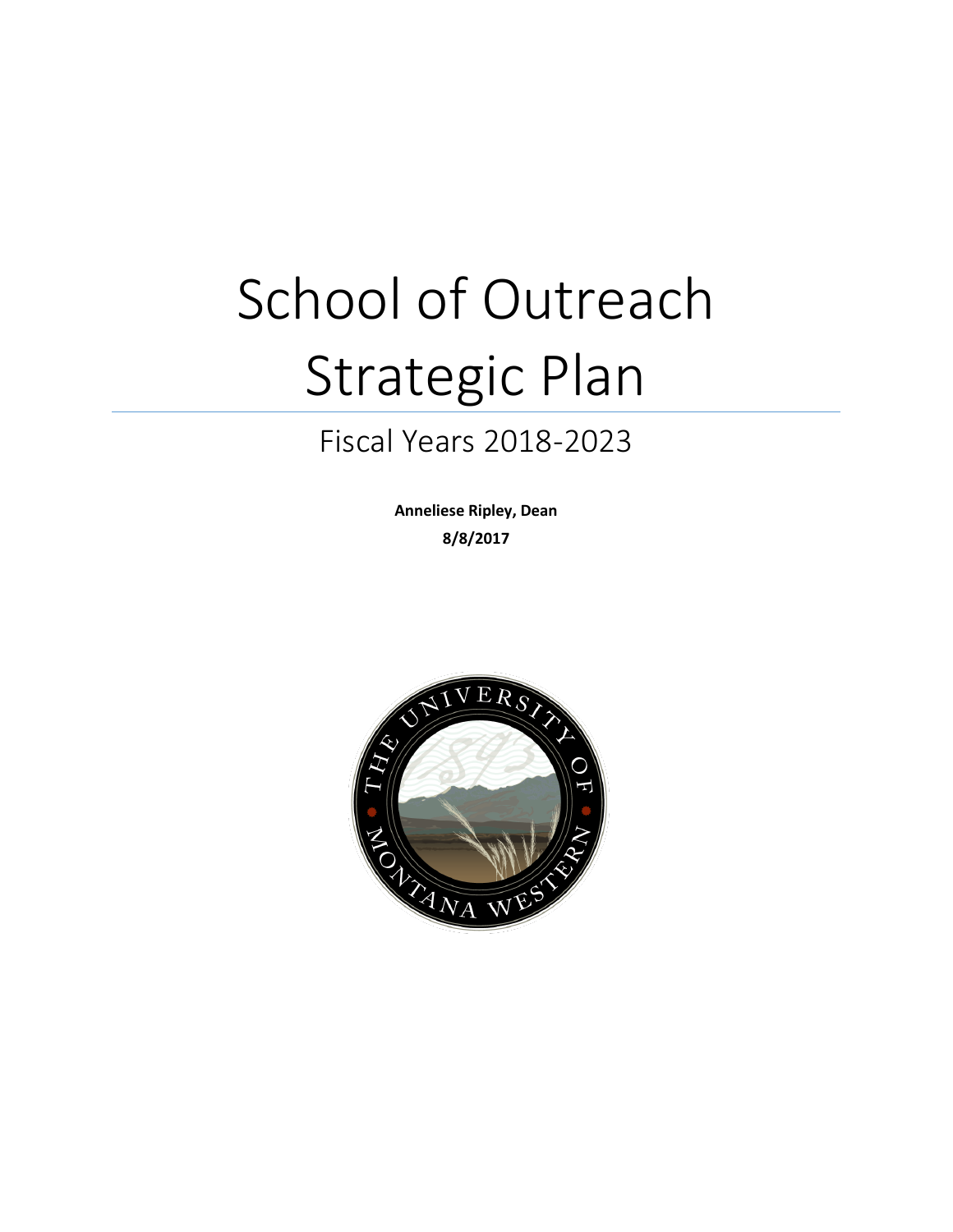# Contents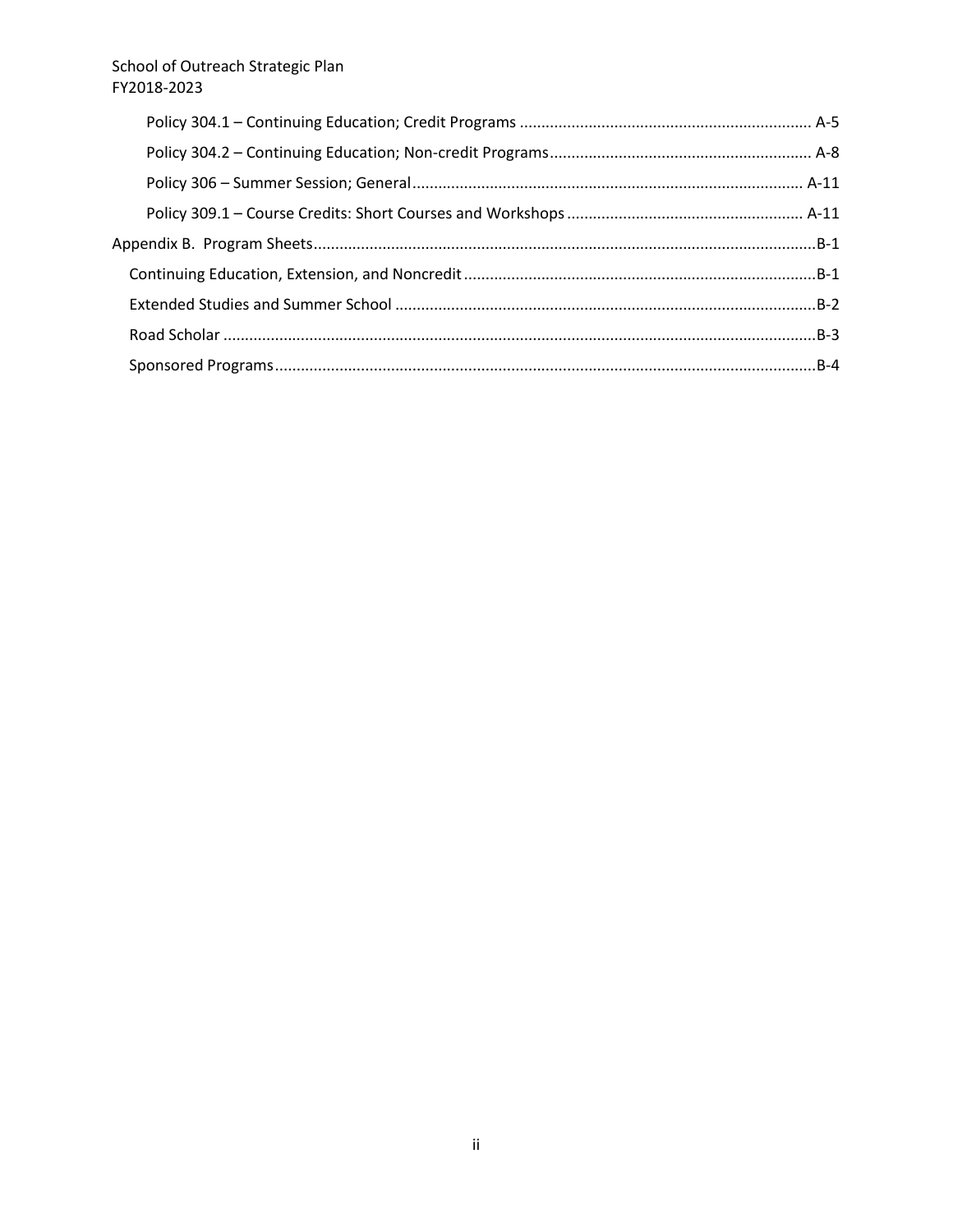# <span id="page-3-0"></span>Introduction

The *School of Outreach Strategic Plan FY2018-2013* provides the historic context for the School of Outreach and serves to guide the unit's efforts over the next five years. This document includes a summary of the University of Montana Western's (Montana Western or UMW) established mission, core themes, and strategic priorities; documents the School of Outreach's mission, goals, programming, and management principles; presents strengths, weaknesses, opportunities, and threats; and provides baseline metrics to assess and prioritize programming efforts.

Montana Western's School of Outreach was established in 1977 within Academic Affairs as the Office of Continuing Education. The unit has operated under different titles over the past 40 years (1977-1993 Office of Continuing Education, 1993-1996 Division of Continuing Education, 1996-2001 Division of Outreach, 2001-present School of Outreach). Outreach programs are authorized under UMW Policy 201.0 and adhere to Board of Regents Policies 303.7, 304.1, 304.2 306, and 309.1 (Appendix A).

# <span id="page-3-1"></span>University of Montana Western

The School of Outreach acknowledges the primacy of the university's mission, vision, core themes and strategic priorities as stated in *Experience the Difference*<sup>1</sup> . They are included in this document as a reminder that this plan serves as a supplement to not a replacement for the university's strategic plan.

# <span id="page-3-2"></span>Mission Statement

The University of Montana Western differentiates itself and achieves academic excellence by sustaining a culture of concentrated experiential education.

# <span id="page-3-3"></span>Vision Statement

The University of Montana Western transforms students and its greater community through experiential teaching and civic, environmental, and multicultural engagement. Students learn by engaging in the authentic practices of a discipline under the expert guidance of faculty members. Student success is maximized by providing the means for each student to identify and achieve their educational goals.

# <span id="page-3-4"></span>NWCCU Core Themes

 $\overline{\phantom{a}}$ 

The following Core Themes were developed to meet the requirements of the Northwest Commission on Colleges and Universities (NWCCU). Most of the goals and objectives found in this plan are closely related to these Core Themes.

- 1. Continuously improve undergraduate education and experiential learning.
- 2. Maximize campus-wide support for student success and completion.
- 3. Foster responsible campus efficiency and stewardship of resources.

<sup>&</sup>lt;sup>1</sup> Experience the Difference: A Five-Year Strategic Plan (2014-19) for the University of Montana Western.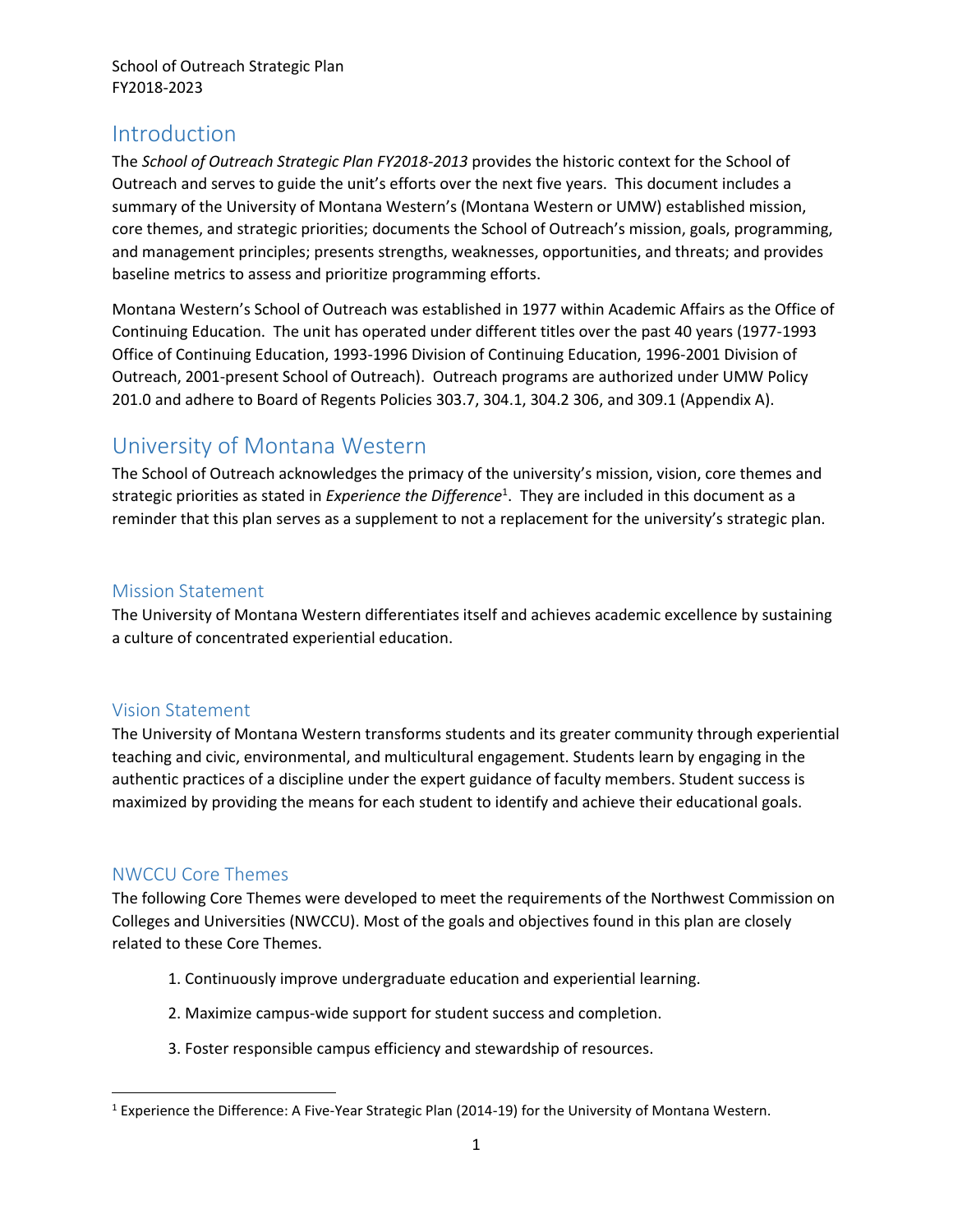## <span id="page-4-0"></span>Montana Western's Strategic Priorities

PRIORITY ONE: Encourage academic excellence and innovation.

PRIORITY TWO: Develop, strengthen and expand creative co-curricular programs and campus collaborations to promote student learning, development, retention and success.

PRIORITY THREE: Develop enrollment management strategies that support the experiential mission and contribute to student success.

PRIORITY FOUR: Employ human resource strategies that support the experiential mission and attract and retain a highly qualified, diverse mix of faculty and staff.

PRIORITY FIVE: Maintain facilities and infrastructure commensurate to the mission and priorities of the university.

PRIORITY SIX: Efficiently steward resources and operations to sustain the university for future generations.

PRIORITY SEVEN: Increase Montana Western's local, regional and national profile.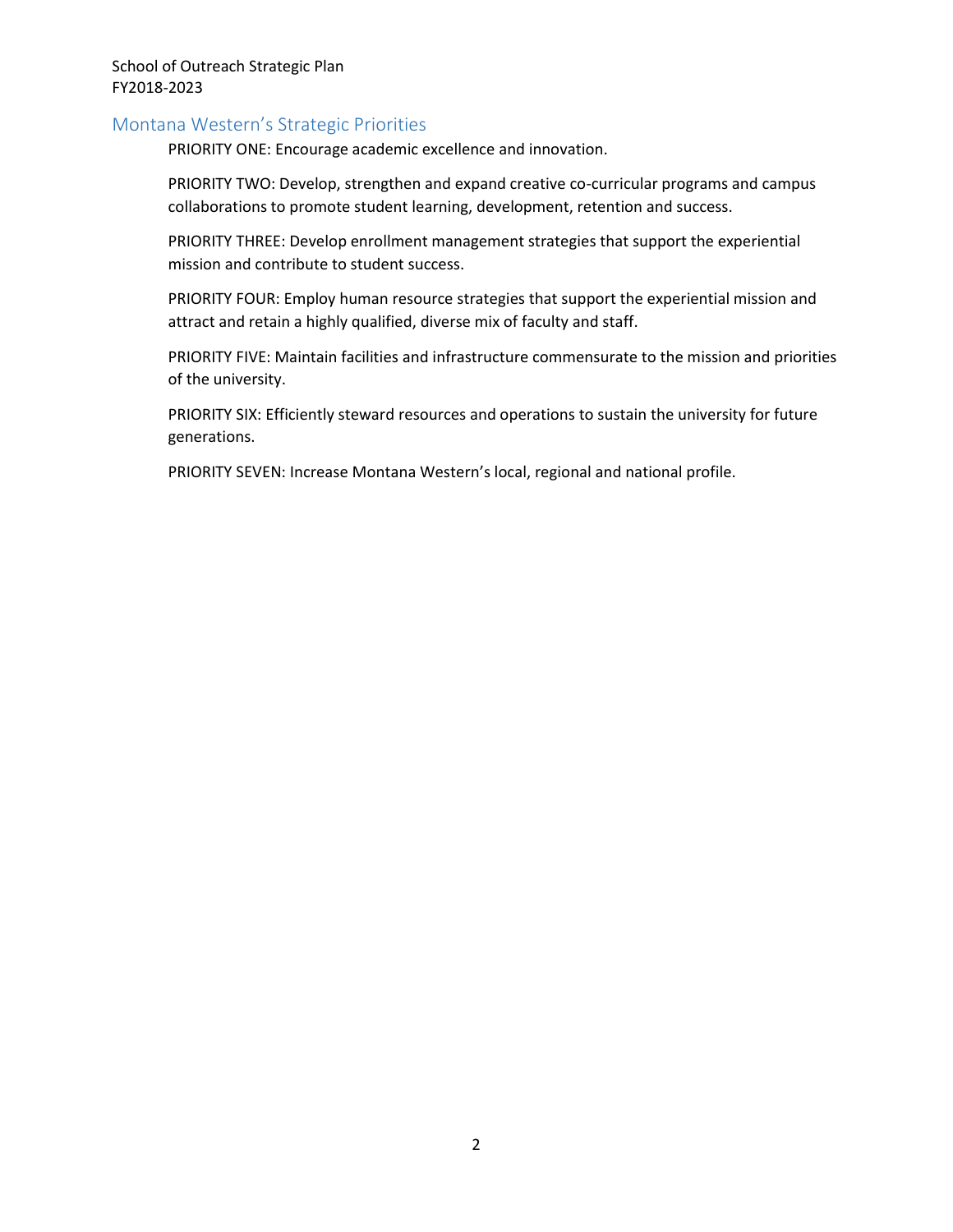# <span id="page-5-0"></span>School of Outreach

The remainder of this document is focused on strategic planning unique to the School of Outreach. As previously indicated, the unit's primary objective is to support the university's strategic planning efforts. This section presents the unique mission, goals, management strategies, programs and objectives that influence the School of Outreach's actions.

# <span id="page-5-1"></span>Mission Statement

The School of Outreach of the University of Montana Western is committed to providing high quality learning opportunities to citizens of all ages, supporting the University of Montana Western's unique experiential mission, and implementing the MUS's Comprehensive Community College Mission/Vision<sup>2</sup>. We offer alternative and innovative educational experiences at locations on- and off-campus as well as sites linked by technology.

# <span id="page-5-2"></span>**Goals**

- 1. Promote the scenic beauty and cultural history of southwestern Montana (supports UMW Priority Seven).
- 2. Develop a community of learners, inclusive of all ages, through a variety of programs and services (supports UMW Priorities Two and Three).
- 3. Utilize technology to (supports UMW Priorities Five through Seven):
	- Deliver courses to a broader audience
	- Track program enrollments
	- Promote technological literacy
- 4. Contribute to campus financial stability by (supports UMW Priorities Three and Six):
	- Increasing state-supported FTE
	- Providing responsible management of state-supported, grant-funded and self-supporting programs
- 5. Sustain and enhance the quality of Outreach services through continuous improvement of course offerings (supports UMW Priorities One through Four)
	- Advising/student and participant support
	- Marketing

 $\overline{a}$ 

- Program diversity
- Recruitment, training and support of staff

 $2$  MUS Comprehensive Community College Mission – The mission of two-year education in Montana is to provide a comprehensive, accessible, responsive, student-centered learning environment that facilitates and supports the achievement of individuals' professional and personal goals, and enhances the development of Montana's citizens, communities and economy. (http://mus.edu/2yr/2yr\_Mission\_and\_Vision.asp)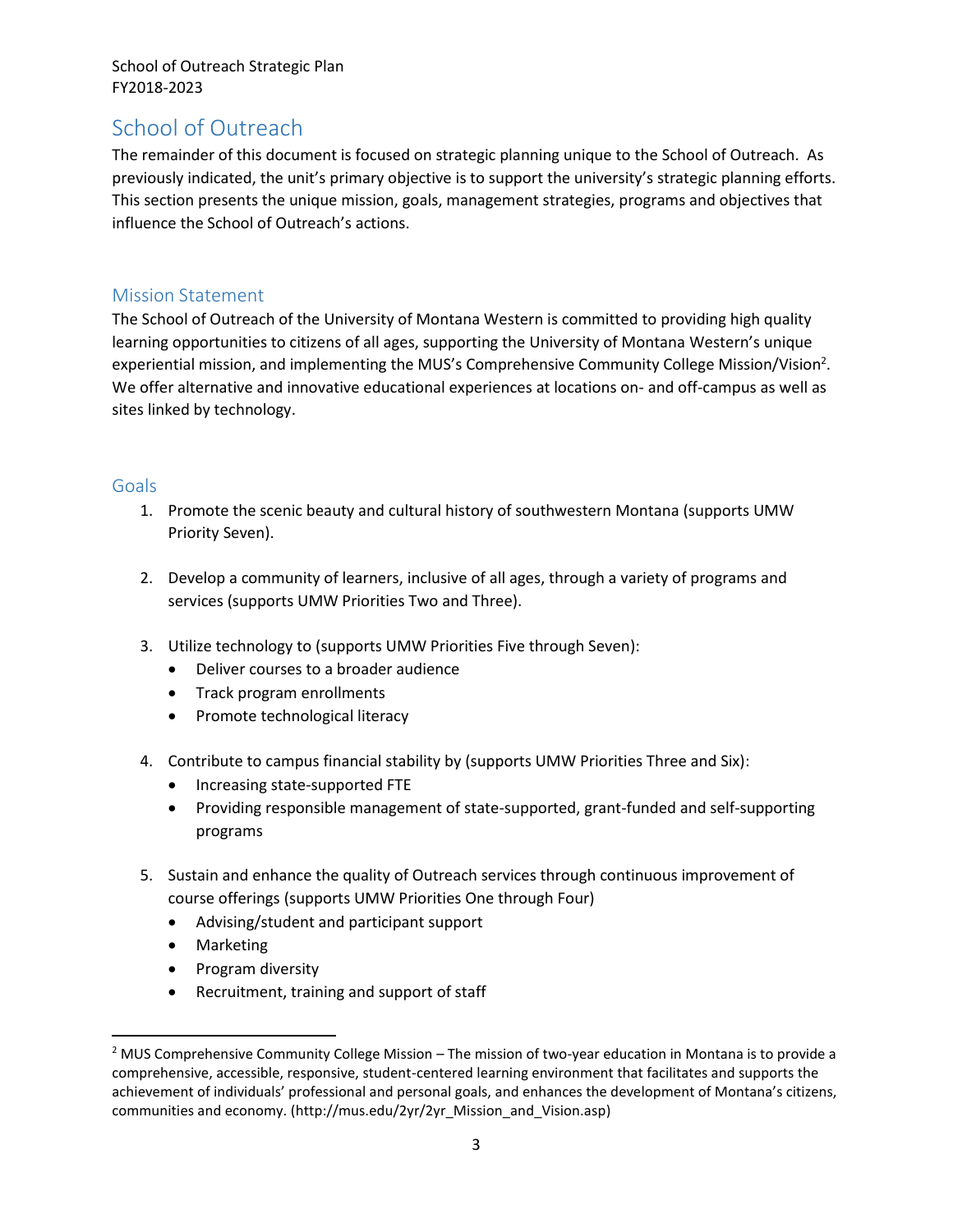# <span id="page-6-0"></span>**Organization**

The School of Outreach is a formal unit within Academic Affairs.

# <span id="page-6-1"></span>Programming

The School of Outreach's offerings are lumped into three programming categories—credit programs, noncredit programs, and sponsored programs.



Each category includes distinct program opportunities. Distinct programs have their own unique mission, goals, objectives and cost principles, which are summarized in program sheets included in Appendix B.

# <span id="page-6-2"></span>Staff Management

Between six and eight fulltime staff work in the School of Outreach. See figure below.

- •Program Cordinators (2)
- •Road Scholar Program Director
- Dean
	- •RS Program Cordinator
	- •RS temporary staff
	- •Transformation Specialist

The unit is directed by a dean who is also responsible for grant-related activities for the campus (proposal preparation, authorization, and review of human subjects' research). Two fulltime program coordinators support credit-bearing programs, which may be state funded or self-supporting. The two program coordinators also support some community-related non-credit programming. Road Scholar is the largest noncredit program in the School of Outreach. Road Scholar is staffed with a director, a dedicated program coordinator, and temporary staff. An additional grant-funded transformation specialist works in the unit in support of health care programming, which may either be for credit or not for credit.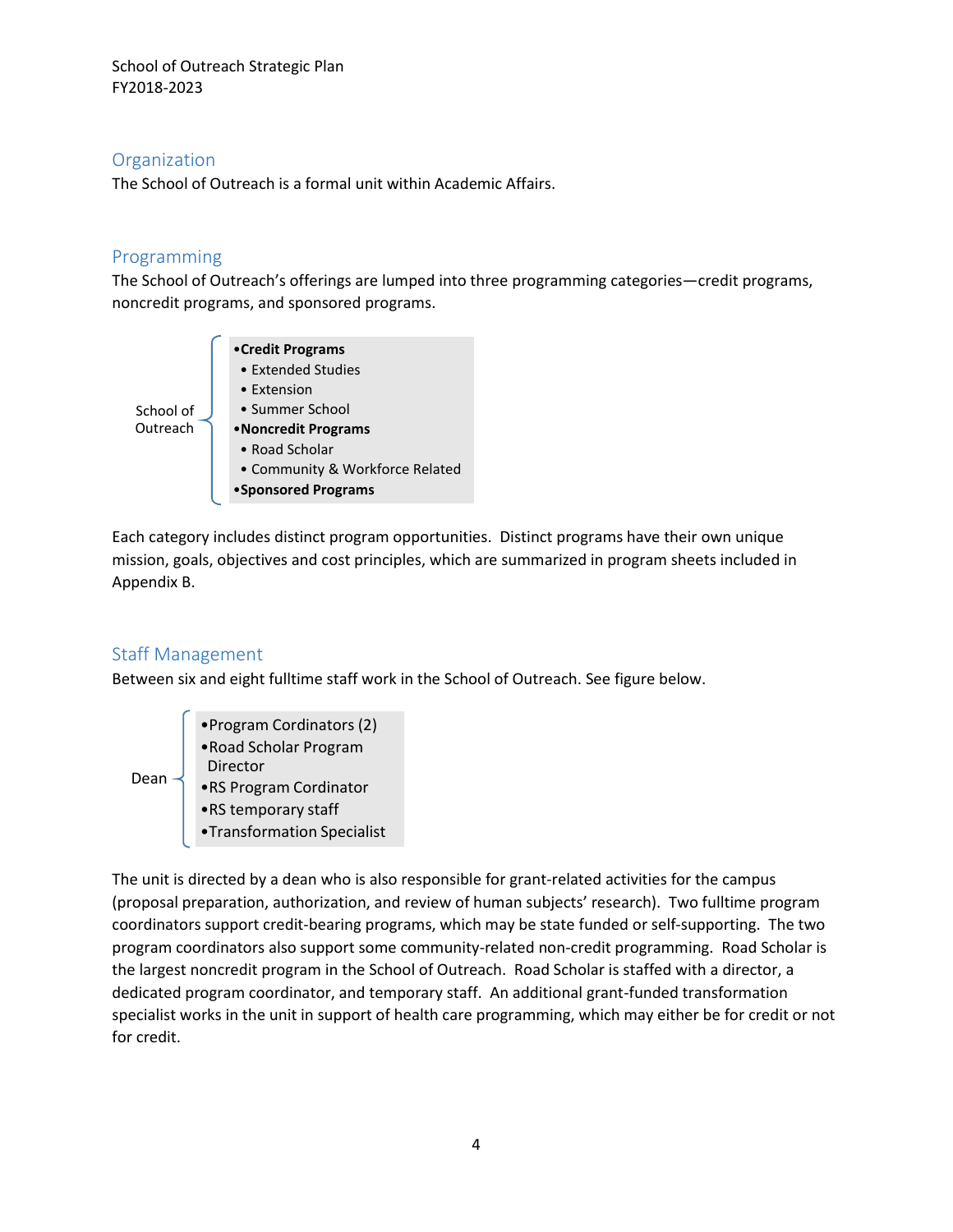# <span id="page-7-0"></span>Fiscal Management

The dean maintains fiduciary responsibility for all School of Outreach charge centers. The unique charge centers (indexes) differentiate among the unit's state, designated and restricted budgets. The budget categories drive the unique cost principles related to management of state-supported, self-supporting, and sponsored programs. The following table lists active accounts as of June 2017.

| <b>Budgets</b>          | <b>Name</b>               | Index         |
|-------------------------|---------------------------|---------------|
|                         | Outreach Admin            | <b>DOT041</b> |
| State Funds             | Summer School             | <b>DSM011</b> |
|                         | <b>Extended Studies</b>   | <b>DEX011</b> |
|                         | Extension/Noncredit       | <b>DDESEX</b> |
|                         | Road Scholar              | <b>DDESEL</b> |
| Designated Funds        | <b>Online Learning</b>    | <b>DDESOL</b> |
|                         | Distance Learning         | <b>DDESDL</b> |
|                         | <b>Indirect Costs</b>     | <b>DDESIC</b> |
|                         | Perkins                   | DRPRK2        |
| <b>Restricted Funds</b> | STARS/MPDG                | DRSPT6        |
|                         | <b>HealthCare Montana</b> | <b>DREMHC</b> |

# <span id="page-7-1"></span>Actions and Objectives

The following five tables include a listing of major program areas, measureable program objectives, and proposed actions as related to the School of Outreach's five strategic goals. The proposed actions and measureable objectives are meant to guide ongoing efforts to assess and improve the School of Outreach offerings. Not all Outreach programs closely align with the five goals, thus some programs may not be able to produce measureable results for a given goal. The proposed actions and measureable objectives are not meant to be inclusive of all School of Outreach efforts. The School of Outreach acknowledges that some of the goals, measures, and actions may be modified if the university's priorities shift between FY18 and FY23. Modifications will be made based on ongoing review of relevant data. The actions and measures presented below will be reviewed annually to determine if the unit is meeting its goals. New actions or measureable objectives may be deemed necessary based on results of the annual review.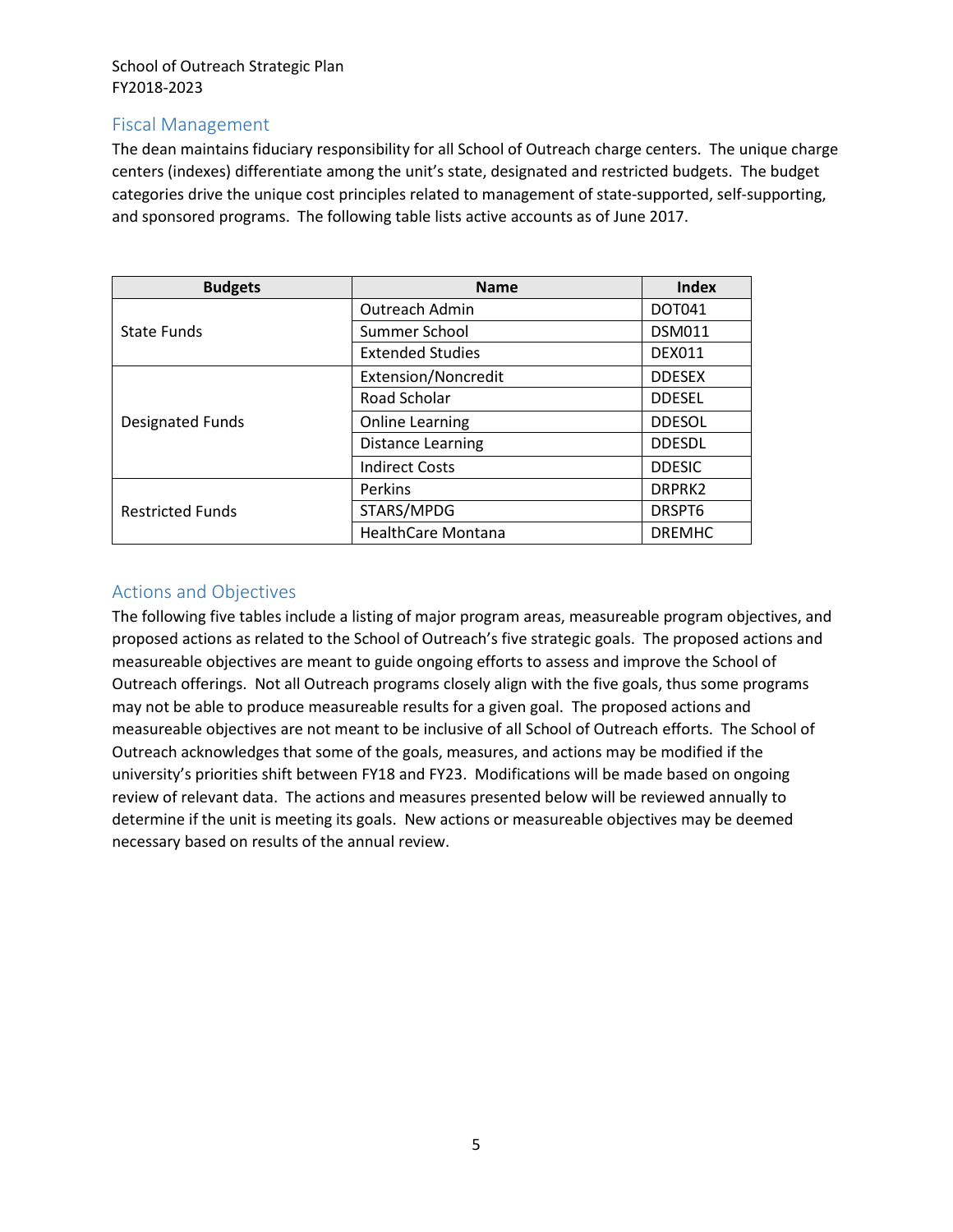| Program                                                                          | <b>Measurable Program Objectives</b>                                                                                                        | <b>Proposed Actions</b>                                                                         |
|----------------------------------------------------------------------------------|---------------------------------------------------------------------------------------------------------------------------------------------|-------------------------------------------------------------------------------------------------|
| <b>Extended Studies:</b><br>Online, ECE, Infant Toddler<br>(IT), Elem. Ed, Early | Track program enrollments in Yellowstone<br>(YF) programs. All YF programs are offered<br>in Yellowstone National Park.                     | Develop credit-bearing<br>partnerships with Yellowstone<br>Forever (YF).                        |
| College, etc.                                                                    |                                                                                                                                             |                                                                                                 |
| Extension/Non-credit:<br>Prof. Develop., workforce,<br>certification, etc.       | Track program enrollments in YF programs.<br>Plan offerings to bring people to Dillon.                                                      | Continue Shakespeare in the Parks.<br>Develop extension and non-credit<br>partnerships with YF. |
| Road Scholar                                                                     | 60-70 programs each year<br>1,200-1,500 participants each year                                                                              | Programming in and around the<br>Greater Yellowstone Ecosystem.                                 |
| Summer School                                                                    | Track program enrollments in X-Block field-<br>based programs.                                                                              | Pilot X-Block programming to<br>promote field-based learning in SW<br>Montana.                  |
| Sponsored Programs                                                               | Partnerships with U.S. Forest Service and<br>BLM to conduct botanical/soil surveys and<br>enhance CCC interpretive signage and<br>programs. | Pursue grant opportunities that<br>support Montana cultural and<br>environmental initiatives.   |

|  | Goal 1. Promote the scenic beauty and cultural history of southwest Montana. |  |
|--|------------------------------------------------------------------------------|--|
|--|------------------------------------------------------------------------------|--|

Goal 2. Develop a community of learners, inclusive of all ages, through a variety of programs and services.

| Program                       | <b>Measurable Objective</b>            | <b>Proposed Actions</b>           |
|-------------------------------|----------------------------------------|-----------------------------------|
| <b>Extended Studies:</b>      | Contribute between 20-30% of UMW fall  | Traditional student programming   |
| Online, ECE, Infant Toddler   | and spring enrollment/FTE.             | Target disadvantaged populations  |
| (IT), Elem Ed, Early College, | Track special populations and continue | Focus programming on              |
| etc.                          | annual growth of Early College and     | performance funding metrics       |
|                               | Native American enrollments.           |                                   |
| Extension/Non-credit:         | Increase community-based youth         | Adult & youth programming-Safe    |
| Prof. Develop., workforce,    | programming (Safe Sitter and X-Camp).  | Sitter, health care, soft skills, |
| certification, etc.           | Maintain VESi enrollments.             | teacher certification, etc.       |
| Road Scholar                  | Maintain 1,200 to 1,500 annual         | Senior programming                |
|                               | participation numbers in RS programs   | Intergenerational programming     |
|                               |                                        |                                   |
| Summer School                 | Continue serving current summer school | Traditional student programming   |
|                               | programming goals, enrollments, and    | Conference/workshop               |
|                               | audiences.                             | programming                       |
|                               |                                        | Youth camp programming            |
| <b>Sponsored Programs</b>     | Current program mix includes:          | Pursue Perkins funds every year   |
|                               | STARS/MPDG, Perkins, Blackfeet         | Maintain a variety of additional  |
|                               | Community College, & HealthCare MT     | education program grants.         |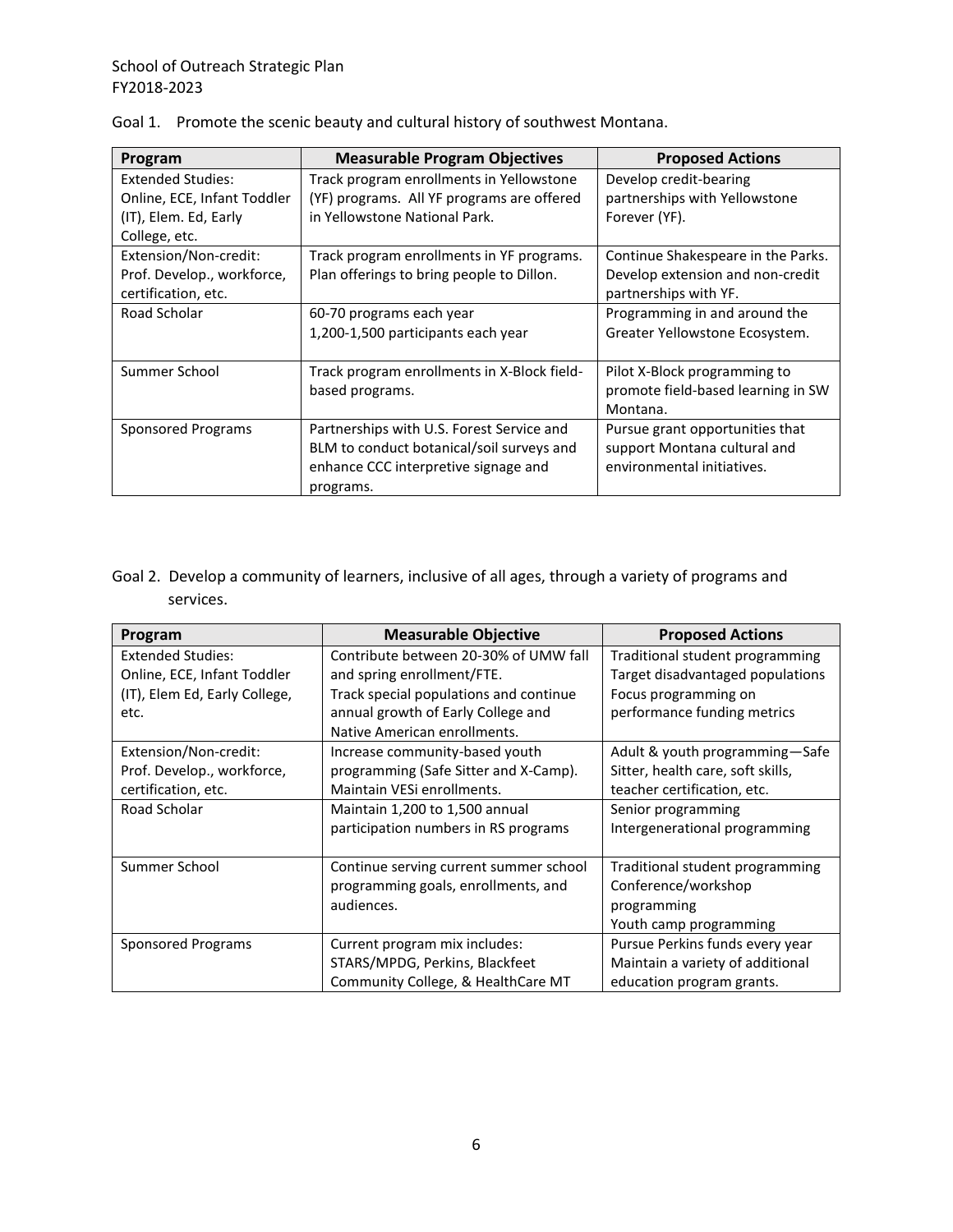Goal 3. Utilize technology to deliver courses to a broader audience, track program enrollments, and promote technological literacy.

| Program                         | <b>Measurable Objective</b>             | <b>Proposed Actions</b>         |
|---------------------------------|-----------------------------------------|---------------------------------|
| Division Administration         | Disaggregate unit enrollments to assess | Utilize Banner, UMDW, Moodle    |
|                                 | where enrollments are strongest and     | and DAWGS to support and track  |
|                                 | plan for new program opportunities.     | unit successes.                 |
| <b>Extended Studies:</b>        | Track online retention and persistence  | Work with eLearning director to |
| Online, ECE, Infant Toddler     | rates. Work with eLearning director to  | support Moodle LMS              |
| (IT), Elem. Ed., Early College, | increase those rates and student        | Offer courses in technology     |
| etc.                            | achievement through improved support.   | applications                    |
| Extension/Non-credit:           | Document VESi, Ed2Go, CCI and           | Work with VESi, Ed2Go, CCI and  |
| Prof. Develop., workforce,      | HealthEdToday enrollments to establish  | HealthEdToday to increase       |
| certification, etc.             | baseline and track performance.         | certification enrollments.      |
| Road Scholar                    | Current annual enrollment is around     | Utilize Road Scholar's ElStar   |
|                                 | 1,200. Aim for 5-10% annual             | software to manage program SPIs |
|                                 | participation increase.                 | and track participation         |
| Summer School                   | Continue to offer 80-90% of summer      | Banner, DAWGS, Moodle           |
|                                 | course offerings online.                |                                 |
|                                 |                                         |                                 |
| <b>Sponsored Programs</b>       | Not generally applicable. Program       | Vary by programming objectives. |
|                                 | objectives vary with funding source.    |                                 |
|                                 |                                         |                                 |

# Goal 4. Contribute to campus financial stability by increasing state-supported FTE and providing responsible management of state-supported, grant-funded and self-supporting programs.

| Program                         | <b>Measurable Objective</b>             | <b>Proposed Actions</b>          |
|---------------------------------|-----------------------------------------|----------------------------------|
| Division Administration         | Achieve annual growth rate between 3    | Track program enrollments and    |
|                                 | and 5%.                                 | expenses                         |
|                                 |                                         | Conduct ongoing program analysis |
| <b>Extended Studies:</b>        | Continue to contribute modest FTE gains | Track program enrollments and    |
| Online, ECE, Infant Toddler     | for all state-funded programs           | expenses                         |
| (IT), Elem. Ed., Early College, | Maintain expenditures per FTE around    | Conduct ongoing program analysis |
| etc.                            | \$2,100 (\$2,078 in FY16)               |                                  |
| Extension/Non-credit:           | Increase annual revenue in self-        | Focus programming on high return |
| Prof. Develop., workforce,      | supporting programs. Annual revenue is  | professional development and     |
| certification, etc.             | currently at a low.                     | workforce training programming.  |
|                                 | Increase average cost per enrollment to |                                  |
|                                 | ~\$150 (\$143.88 in FY16)               |                                  |
| Road Scholar                    | Return 1.5% administrative assessment   | Monitor program budgets and      |
|                                 | to campus annually (~\$30k).            | operating expenses to ensure     |
|                                 |                                         | program profitability.           |
| Summer School                   | Maintain headcount to FTE ratio above   | Manage course offerings and      |
|                                 | 43%. (46% Sum17).                       | schedules to maximize student    |
|                                 |                                         | enrollments                      |
| <b>Sponsored Programs</b>       | Annual increases in IDC revenue through | Track expenses to ensure no      |
|                                 | growth of grant expenditures (\$93k in  | unspent grant fund balances.     |
|                                 | FY17)                                   | Continue to pursue               |
|                                 |                                         | sponsored/grant programming      |
|                                 |                                         | opportunities.                   |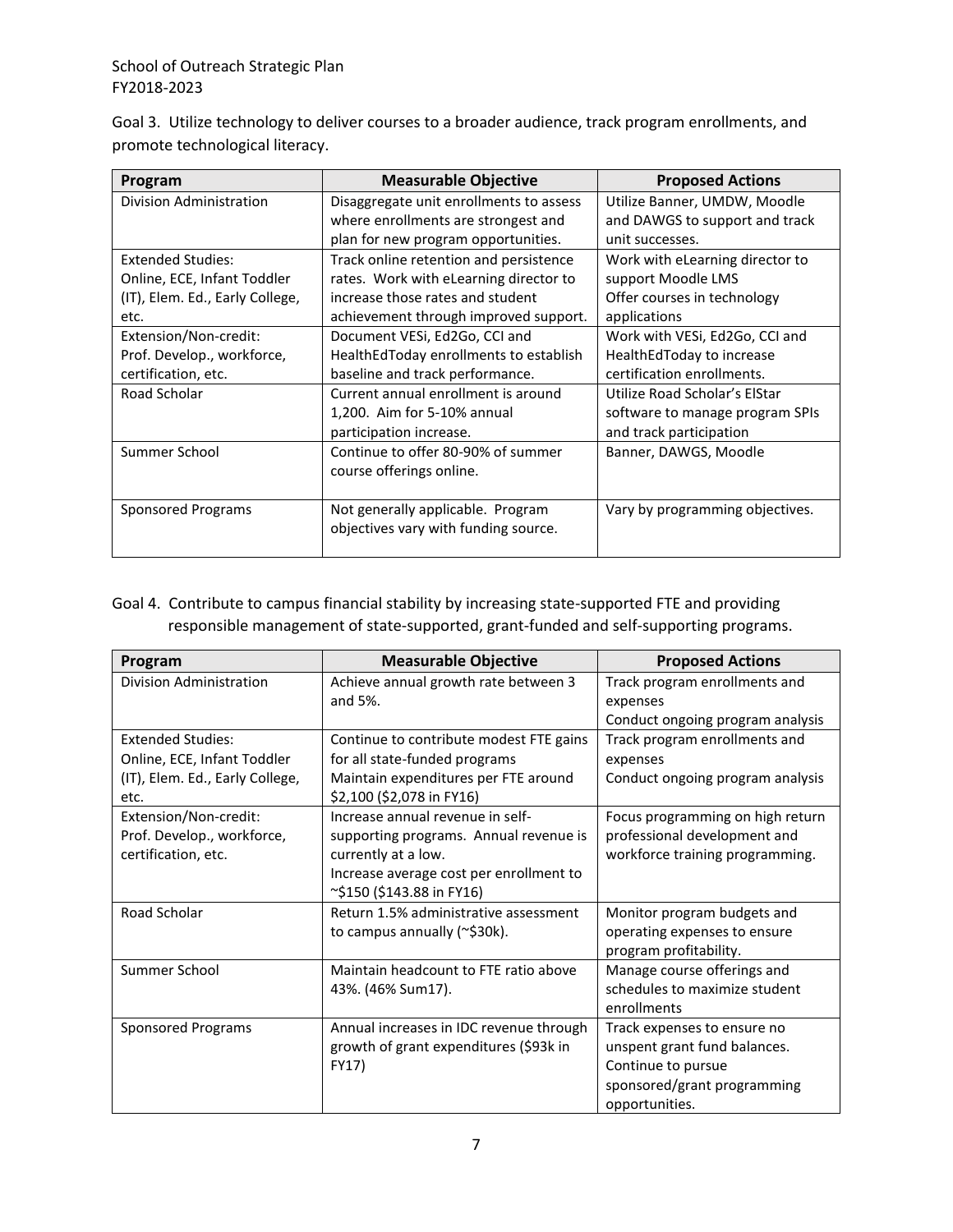Goal 5. Sustain and enhance the quality of Outreach services through continuous improvement of course offerings, advising/student and participant support, marketing, program diversity, and recruitment, training and support of staff.

| Program                                                                                            | <b>Measurable Objective</b>                                                                                                                       | <b>Proposed Actions</b>                                                                                                                                                          |
|----------------------------------------------------------------------------------------------------|---------------------------------------------------------------------------------------------------------------------------------------------------|----------------------------------------------------------------------------------------------------------------------------------------------------------------------------------|
| Division Administration                                                                            | Maintain a mix of well subscribed and<br>fiscally viable programs. Eliminate poor<br>performing programs.                                         | Annual employee evaluations.<br>Annual program evaluations.<br>Track program metrics for<br>enrollment and performance.                                                          |
| <b>Extended Studies:</b><br>Online, ECE, Infant Toddler<br>(IT), Elem. Ed., Early College,<br>etc. | <b>Create Enrollment and Marketing Plan</b><br>for the School of Outreach. Plan should<br>be multifaceted and address issues<br>stated in Goal 5. | Conduct evaluations of all offerings<br>Work with eLearning director to<br>employee best practices online.<br>Work with faculty mentors to<br>provide oversight of EC offerings. |
| Extension/Non-credit:<br>Prof. Develop., workforce,<br>certification, etc.                         | Create Enrollment and Marketing Plan<br>for the School of Outreach. Plan should<br>be multifaceted and address issues<br>stated in Goal 5.        | Conduct evaluations of all<br>offerings.<br>Use feedback to make continuous<br>improvements.                                                                                     |
| Road Scholar                                                                                       | Maintain high net promoter scores<br>(NPS). Average NPS should exceed 73%.                                                                        | Utilize Road Scholar program NPS<br>metrics to monitor participant<br>satisfaction.                                                                                              |
| Summer School                                                                                      | Create Enrollment and Marketing Plan<br>for the School of Outreach. Plan should<br>be multifaceted and address issues<br>stated in Goal 5.        | Utilize Facebook and EC programs<br>to promote offerings off campus                                                                                                              |
| <b>Sponsored Programs</b>                                                                          | Track program specific performance<br>metrics.                                                                                                    | Adhere to grant guidelines and<br>performance metrics.                                                                                                                           |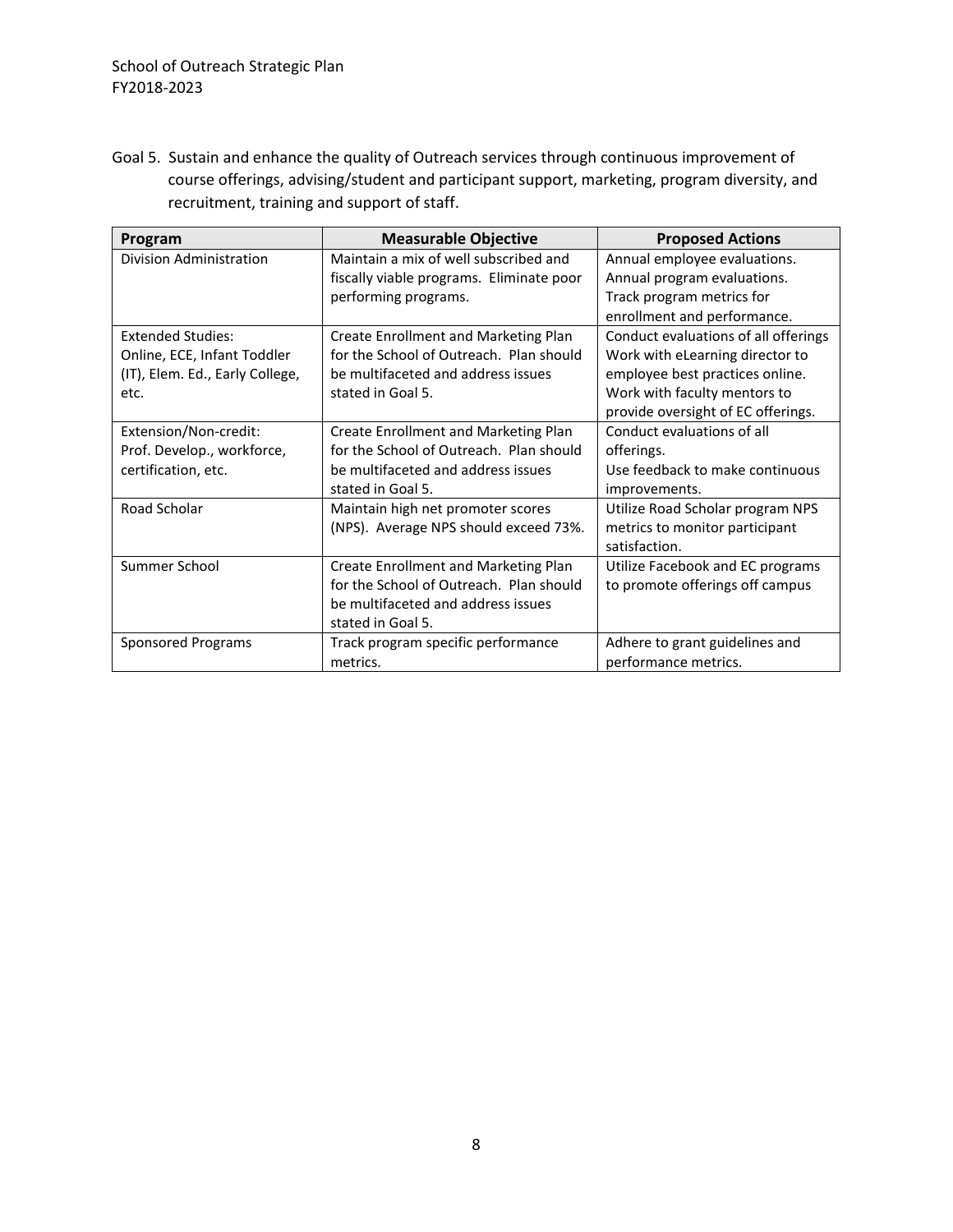# <span id="page-11-0"></span>SWOT Analysis

During the summer of 2017, the School of Outreach conducted an internal analysis of strengths, weaknesses, opportunities, and threats (SWOT). Building from the list that was generated in the 2004 strategic plan, staff members were asked to review the lists, select from or add to the lists, and highlight five items on each list. The selections were not ranked. The following four lists—unit strengths, unit weaknesses, opportunities, and threats—show all of the items that were highlighted by staff. Following each list is a summary of the items marked most frequently by staff.

#### <span id="page-11-1"></span>Unit Strengths

- **Access to technology**
- **Leadership**
- **All lifelong learners**
- Sense of mission
- Entrepreneurial spirit
- $\Box$  New campus facilities
- $\Box$  Open mandate to be responsive to needs
- $\Box$  Beautiful and historic surrounding
- $\Box$  Staff dedicated, creative, resourceful, skilled, efficient, approachable
- $\Box$  Diversity of programs
- Good communication
- **High productivity**
- **Customer service orientation**
- $\Box$  Harmonious work environment/supportive
- $\Box$  Aware of and interested in meeting campus and community needs
- $\Box$  Specific goals and known/achieved
- $\Box$  Mix of new programs and established programs
- $\Box$  Cutting edge ideas/programs/services
- $\Box$  Professional training
- $\Box$  Smooth program operations
- $\Box$  Flexible fee structures
- **Partnerships**

#### **Staff's Top 5**

Staff – dedicated, creative, resourceful, skilled, efficient, approachable Harmonious work environment/supportive Customer service orientation Aware of and interested in meeting campus and community needs Good communication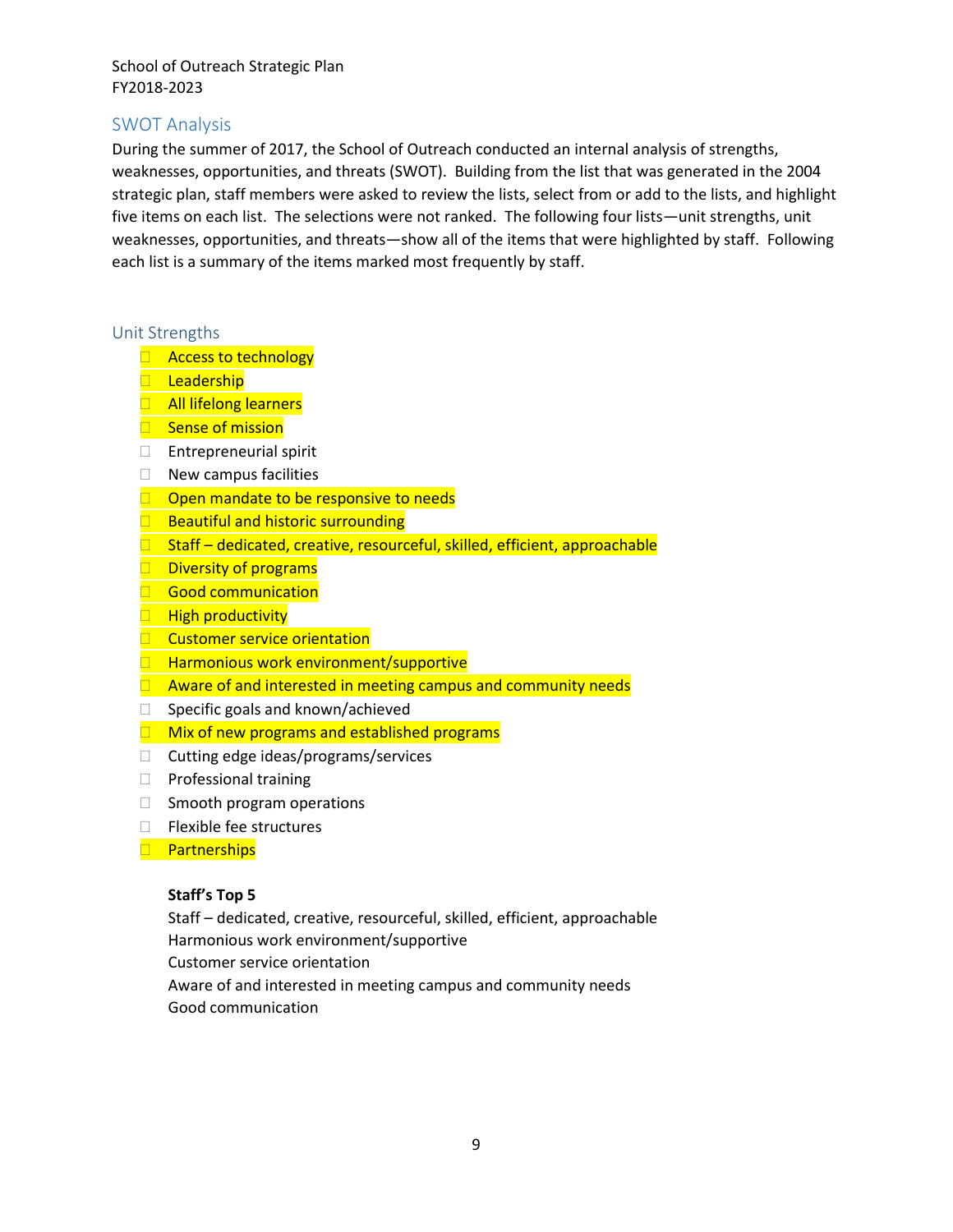<span id="page-12-0"></span>Unit Weaknesses

- $\Box$  Identification of target population
- **Inefficient database**
- $\Box$  Access to technology and hardware
- $\Box$  Lack of funding
- **Timeliness**
- **Long-range planning**
- $\Box$  Determine market groups
- $\Box$  Communication between market groups
- $\Box$  Need for training computer, budgeting, marketing, service, regulations, etc.
- □ Understanding small campus persona
- $\Box$  Town and gown community relations
- □ Workspace issues
- □ Heat/cold
- $\Box$  Small community (limits variety and participant numbers)
- □ Isolated location
- **Name recognition**
- Multiple objectives
- Dependence on FTE/Self-support
- $\Box$  Program development resources are lacking
- $\Box$  Few certification programs
- $\Box$  Lack of formalized program evaluations/analysis
- □ Lack of formalized program needs analysis
- $\Box$  Internal policies limit fee increases
- $\Box$  Lack of a database
- □ Limited partnerships
- $\Box$  Lack of formal marketing analysis
- $\square$  Disconnect between unit and campus programming
- $\Box$  Budgeting to keep up with projected increases
- □ Coordinated marketing campaign
- **Top-down campus administration**

#### **Staff's Top 5**

Marketing strategy that identifies and targets audiences & builds brand recognition Small community

- Name recognition
- Need for training
- Long-range planning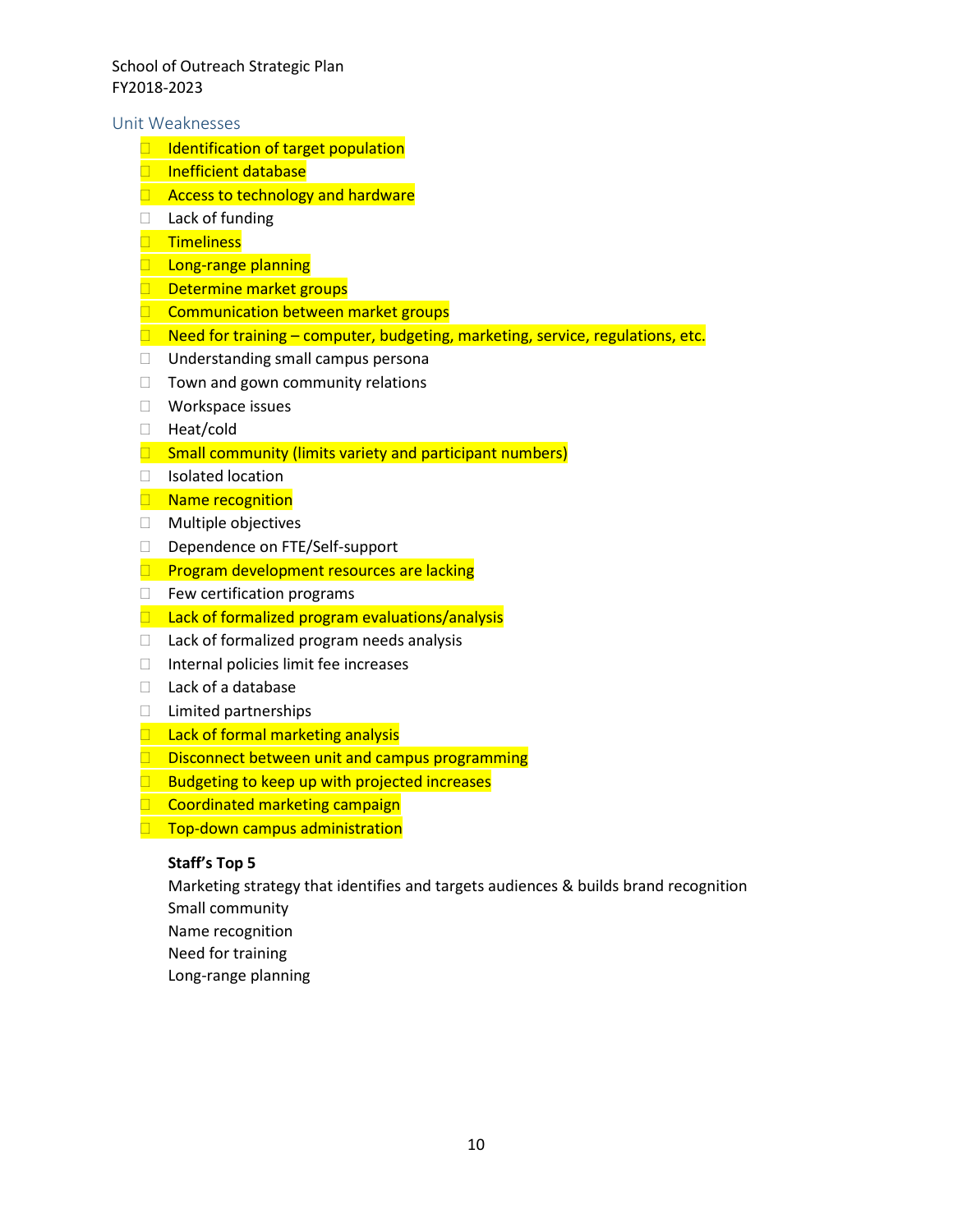#### <span id="page-13-0"></span>**Opportunities**

- **Professional development**
- $\Box$  Community economic development
- $\Box$  Certification programs
- **Online learning**
- $\Box$  Partnering with specific entities
- $\Box$  Expand focus or regional reach
- **Workforce training**
- **Advertise in trade publications**
- **Conferences**
- **Traveling poster/brochures**
- $\Box$  New academic degree programs
- **T** Youth camps
- $\Box$  New program models or delivery methods
- Experience One
- □ Language programs
- $\Box$  Freshmen interest group programming
- □ Place-based programming
- $\Box$  Less expensive community/small town atmosphere
- $\Box$  Increasing adult/senior population (state demographics)
- $\Box$  Program branding
- $\Box$  Connect programs to campus

#### **Staff's Top 4**

Professional development

Partnering with specific entities

Workforce training

New programming – Certifications, conferences, youth camps, online offerings, & freshmen interest groups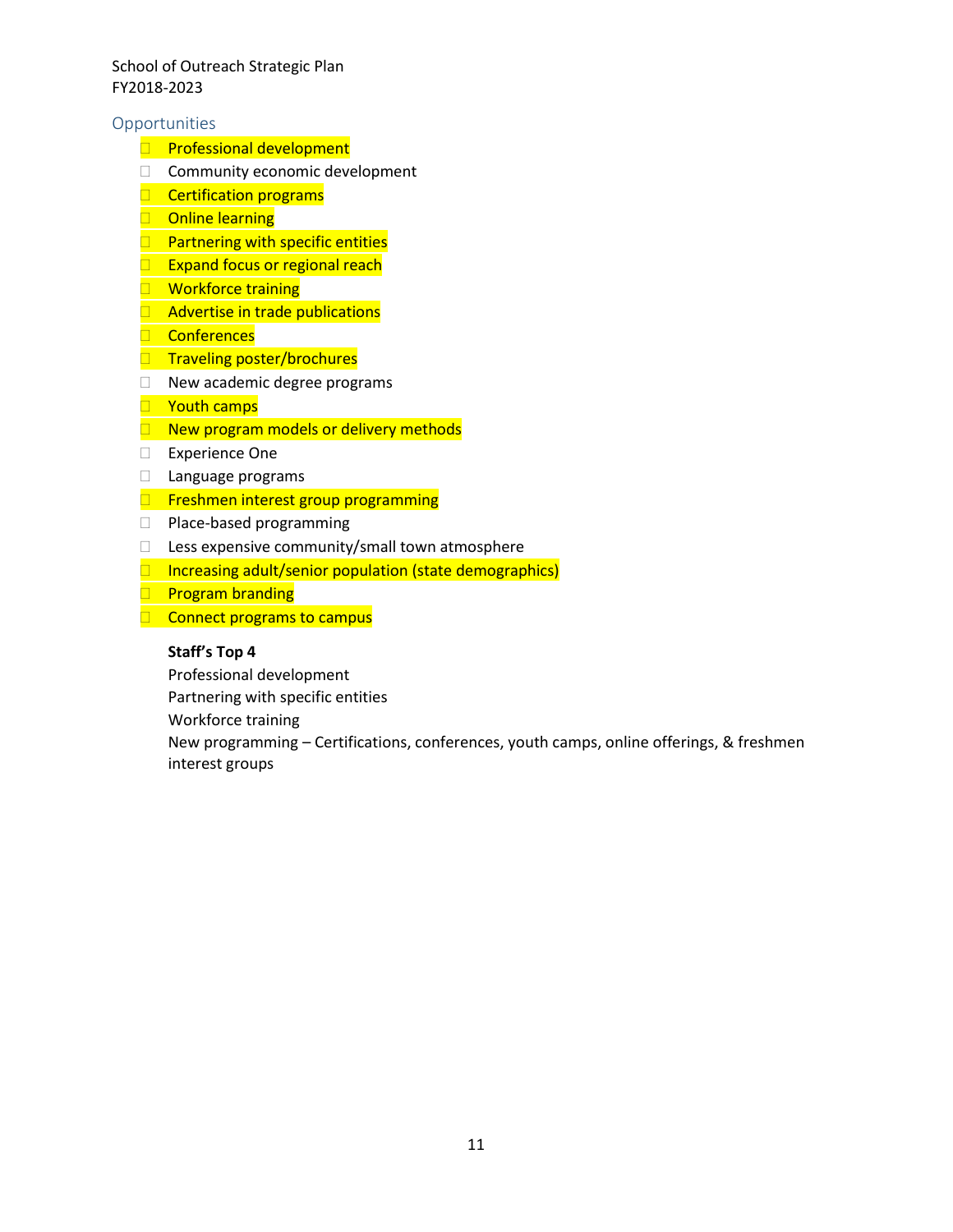# <span id="page-14-0"></span>**Threats**

- **Costs are too high**
- □ Enrollment limitations/faculty salary/funding/etc.
- **Small population base**
- $\Box$  Competition from other groups
- $\Box$  Decreasing youth and high school populations (state demographics)
- $\Box$  Inability to offer competitive salaries
- $\Box$  Lack of community support
- $\Box$  Lack of government/state/community support for higher education
- $\Box$  State and national economy
- **Political climate**
- $\Box$  Fragile campus cohesion (faculty/staff/admin)
- **Enrollment**
- $\Box$  Lack of shared campus vision
- □ MUS policies and funding
- **D** Own creativity/self-limiting
- **Pressure for FTE generation**
- **Poor/inefficient marketing**
- **Complacency**
- $\Box$  Campus objectives overriding unit programs
- □ Course(s) required/needed, but aren't offered
- $\Box$  Administrative red tape or inefficiencies

# **Staff's Top 5**

Enrollment

Small population base

Competition from other groups

External market forces (economy and politics)

Internal constraints and priorities (complacency, lack of shared vision, competing internal demands)

## <span id="page-14-1"></span>SWOT Summary

Several findings emerge from the School of Outreach's SWOT analysis. The unit prides itself on creativity, resourcefulness, harmony, customer service, and open communication. There is a high level of commitment to meeting campus and community needs. The unit is challenged to serve the widely differing needs of a small, rural community, build a recognized brand for disparate programs, and to address rapidly changing staff training needs (mostly in technology/computer software). Staff members recognize continuing opportunities to develop new partnerships, programs and training, especially workforce training, certificate programs and youth programs. Threats to new programming and growth include the challenge of serving small populations, competition with other groups and campuses, costs, and stagnation.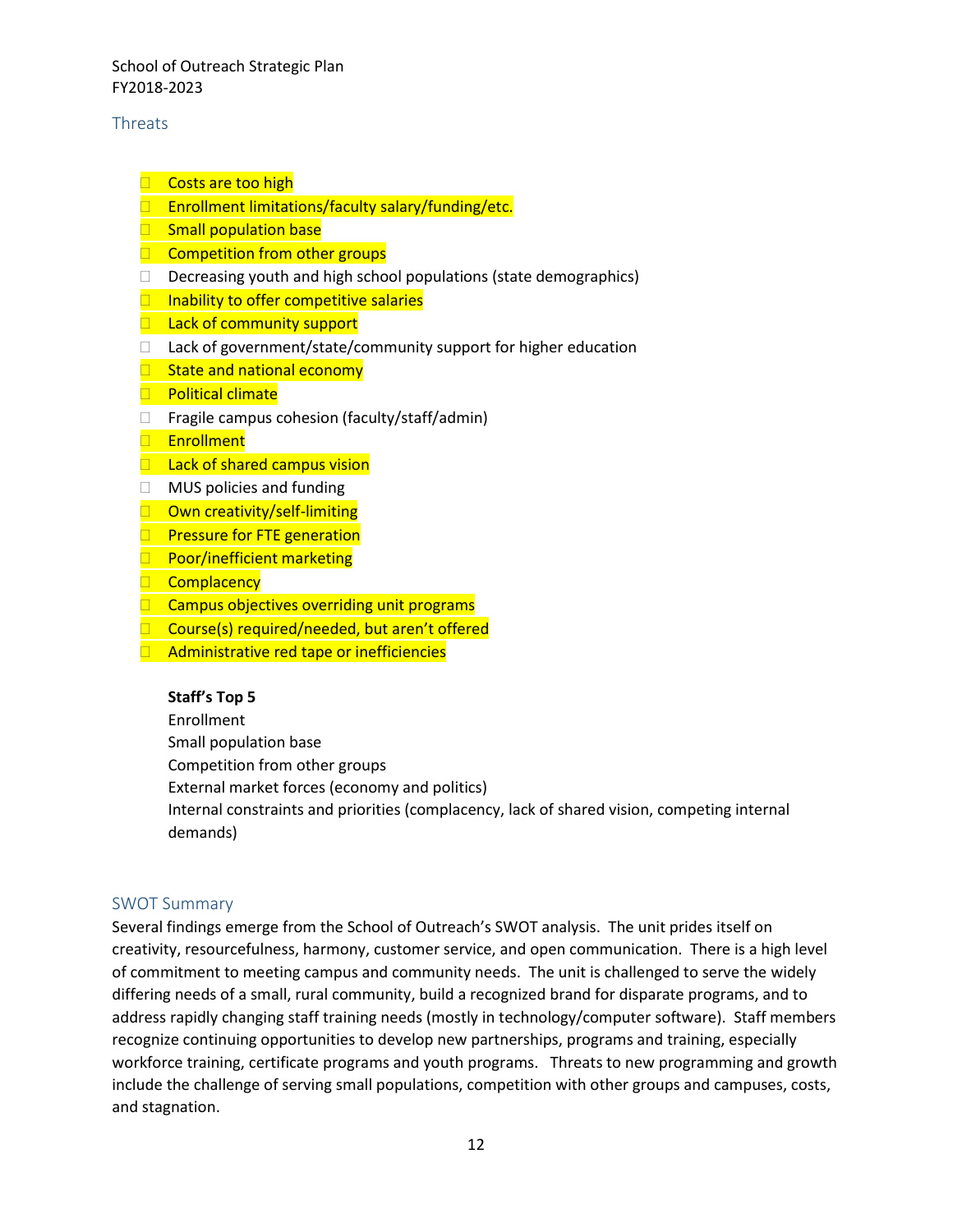# <span id="page-15-0"></span>Strategic Baseline Metrics

The following tables show longitudinal trends in School of Outreach programs. The trends document changes in enrollment, FTE, revenue, and programming. The narrative that follows each chart provides a brief explanation for the changes. These data and explanations serve to guide strategic efforts to assess and advance the School of Outreach.

| <b>Academic Year</b>                                   | <b>No. of Courses</b><br><b>Offered</b> | <b>Credits</b><br>Generated | <b>Cumulative State</b><br><b>FTE</b> |
|--------------------------------------------------------|-----------------------------------------|-----------------------------|---------------------------------------|
| 2015                                                   |                                         | 44                          | 5.8                                   |
| 2016                                                   |                                         | 70                          | 14.0                                  |
| 2017                                                   |                                         | 93                          | 17.4                                  |
| Data source: Banner reports (WJRENRL 201450 to 201750) |                                         |                             |                                       |

## <span id="page-15-1"></span>Montana Youth Challenge Programming

In Spring 2015 MYC programming shifted from self-support to state-support. This was done to contribute to state-based FTE tied to performance funding metrics. The recorded gain from FY15 to FY16 is the result of one semester of programming in FY15 versus two semesters of programming in FY16. Credit and FTE generation increase from FY16 to FY17 as a result of programming efforts. The School of Outreach began offering up to 15-credits of coursework to MYC cadets in FY17. Enrollment in the optional credit-bearing opportunities was limited in the first year (just 4) but will likely increase over time. The number of courses offered will likely not increase.

<span id="page-15-2"></span>Early College Programming (moved from self-support to state-support in FY15)

| <b>Academic Year</b>   | <b>Unduplicated</b> | <b>Credits</b> | <b>FTE</b> |
|------------------------|---------------------|----------------|------------|
|                        | <b>Headcount</b>    | Generated      |            |
| 2015                   | 16                  | 85             | 5.66       |
| 2016                   | 59                  | 356            | 23.72      |
| 2017                   | 78                  | 490            | 32.65      |
| Data source: Registrar |                     |                |            |

Like MYC programming, the School of Outreach shifted other early college programming efforts from self-support to state-support in FY15. This was done to contribute to state-based FTE tied to performance funding metrics. Growth in these metrics from FY15 to FY 17 is the result of continued efforts to expand the number of concurrent credit offerings at Beaverhead County High School and develop new MOU partnerships with other schools. Within the past three years, UMW has expanded concurrent credit opportunities to Great Falls, Hamilton and Butte. Most out-of-region partnerships are related to early childhood programming.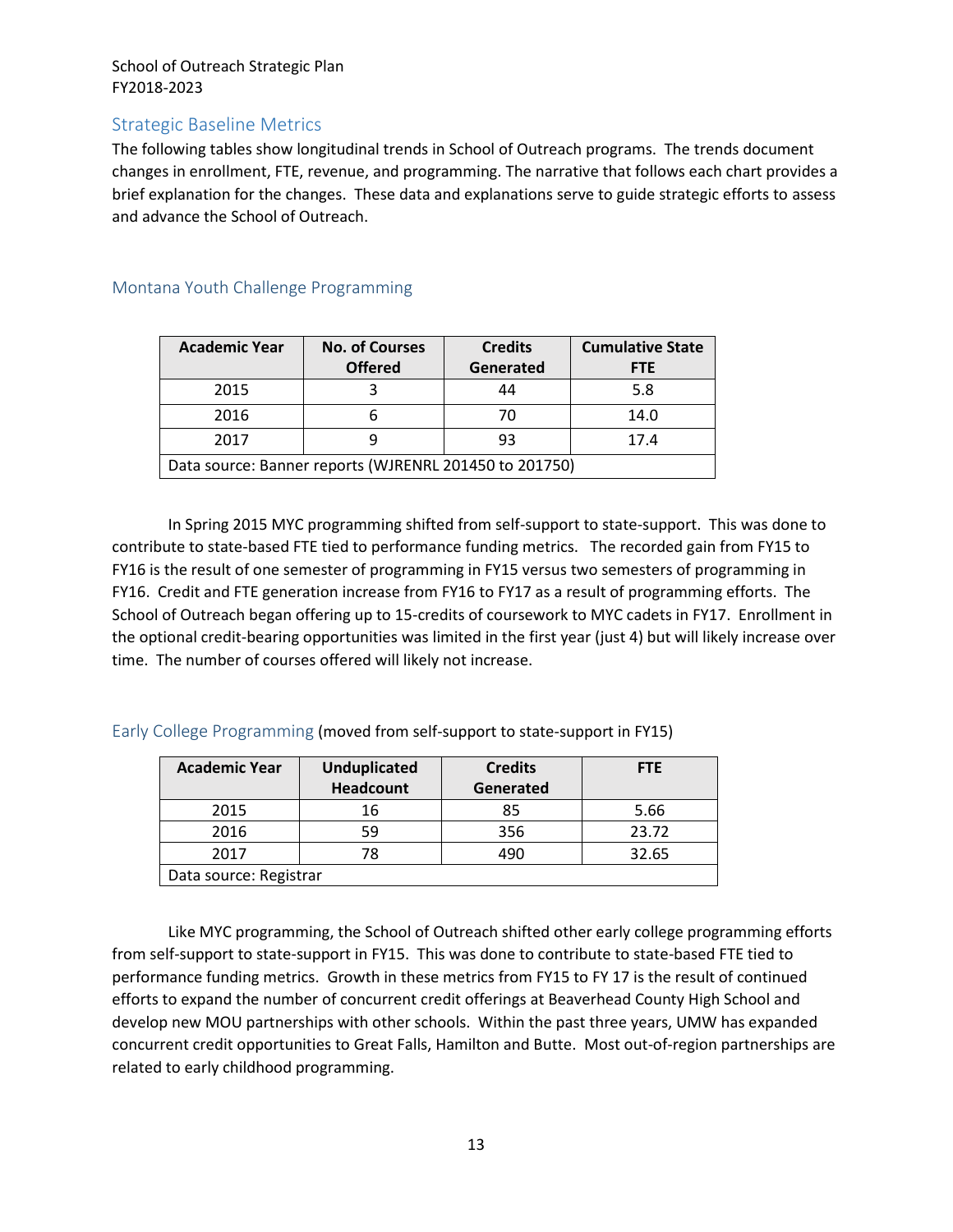| <b>Academic Year</b> | No. of ECE                                             | <b>Enrollments</b> | <b>FTE</b> |
|----------------------|--------------------------------------------------------|--------------------|------------|
|                      | <b>Courses</b>                                         |                    |            |
| 2015                 | 72                                                     | 692                | 95.26      |
| 2016                 | 75                                                     | 700                | 118.84     |
| 2017                 | 79                                                     | 811                | 178.08     |
|                      | Data source: Banner reports (WJRENRL 201450 to 201730) |                    |            |

#### <span id="page-16-0"></span>Early Childhood Education Programming

In 2016, UMW was approved to offer a BS degree in pK-3 education. The BS degree stacked onto UMWs AAS in early childhood. At the same time, the state received a grant that provided scholarships to students pursuing degrees in pK-3 education. As a result, enrollments in UMW's ECE coursework increased. The increase in ECE enrollments represented above does not reflect the full enrollment impact of the new degree and scholarships. It is expected that enrollments core ECE offerings will remain strong, but there will likely be a natural enrollment decline as the grant scholarship funds are no longer available.

| <b>Fiscal Year</b>                   | Revenue (\$) | Expense (\$) | Program                            | No.                 | <b>Net Promoter</b> |  |
|--------------------------------------|--------------|--------------|------------------------------------|---------------------|---------------------|--|
|                                      |              |              | <b>Start Dates</b>                 | <b>Participants</b> | Score (NPS)         |  |
| 2013                                 | 892,965      | 880,616      |                                    |                     |                     |  |
| 2014                                 | 989,015      | 1,051,313    |                                    | 1142                | 77.81               |  |
| 2015                                 | 1,461,581    | 1,360,727    | 82                                 | 1229                | 78.52               |  |
| 2016                                 | 1,629,861    | 1,654,462    | 84                                 | 1028                | 77.94               |  |
| 2017*                                | 1,967,944    | 1,988,868    |                                    |                     |                     |  |
| *As of 07/24/2017, Data source: UMDW |              |              | Based on Road Scholar fiscal year. |                     |                     |  |

#### <span id="page-16-1"></span>Road Scholar Programming

Montana Western has been a Road Scholar (formerly Elderhostel) program sponsor since 1978. During the past five years, program revenue and expenses have more than doubled. The growth in revenue and expenses is related to increases in programming, enrollments, and higher amenity services. The enrollment and net promoter score data presented above has been provided by Road Scholar and some data points are missing. Program staff will track this information in the future to allow for more timely analysis of trends. Note there is a misalignment in fiscal years. Montana Western's fiscal year runs from July to June; Road Scholar's fiscal year runs from January to December. Road Scholar continues to request more program start dates. School of Outreach goals for Road Scholar include responding to demands for more programs as appropriate, achieving gains in net promoter scores (NPS), contributing administrative fees to the campus, and operating with a positive net balance.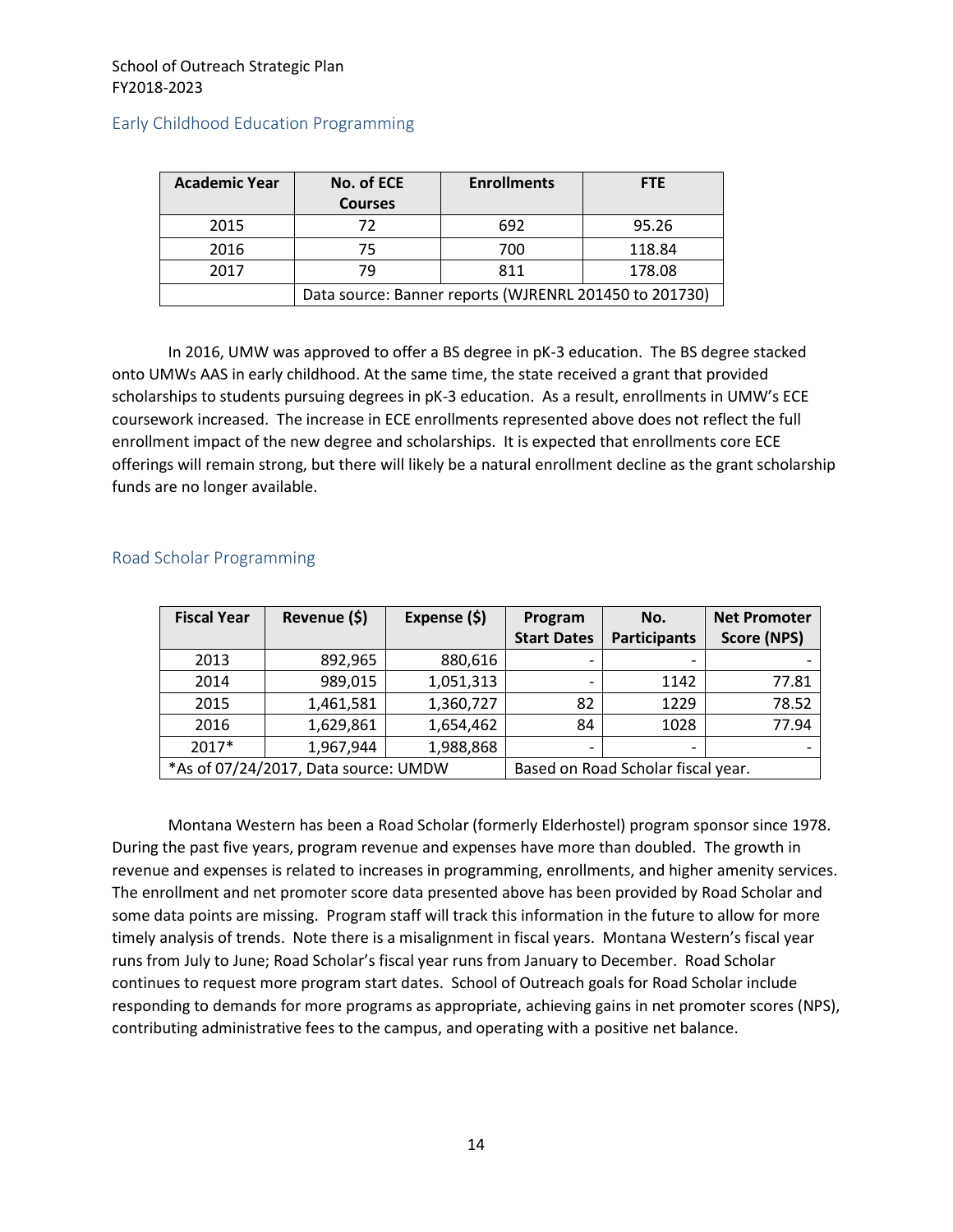<span id="page-17-0"></span>

| <b>Summer</b>                                                 | <b>Headcount</b> | <b>FTE</b> | <b>Headcount to FTE</b> |  |  |
|---------------------------------------------------------------|------------------|------------|-------------------------|--|--|
|                                                               |                  |            | Ratio                   |  |  |
| 2013                                                          | 248              | 106.47     | 43%                     |  |  |
| 2014                                                          | 270              | 116.60     | 43%                     |  |  |
| 2015                                                          | 236              | 100.73     | 43%                     |  |  |
| 2016                                                          | 296              | 121.73     | 41%                     |  |  |
| 2017                                                          | 334              | 154.06     | 46%                     |  |  |
| *As of 5/22/17, Data source: 10-Year Headcount and FTE Report |                  |            |                         |  |  |

The headcount to FTE ratio in summer school was flat (43%) from Sum13 to Sum15. Even though headcount increased in Sum16, the headcount to FTE ratio decreased—meaning students enrolled in fewer credits. Summer programming was revised for Sum17. The schedule was modified to include one 10-week session and one 18-day block. Prior sessions included one 14-week session, three 18-day blocks and two 2-block stringers. The simplified schedule in Sum17 appears to have had the intended effect of increasing enrollment and credit loads—the headcount to FTE ratio increased to 46%.

| <b>Fiscal Year</b>                                                             | Projected   |                |           |  |                   |         |           | Actual*        |             |                   |
|--------------------------------------------------------------------------------|-------------|----------------|-----------|--|-------------------|---------|-----------|----------------|-------------|-------------------|
|                                                                                | Revenue     | <b>Expense</b> |           |  | <b>Difference</b> | Revenue |           | <b>Expense</b> |             | <b>Difference</b> |
| 2015                                                                           | \$1,229,000 |                | 1,225,750 |  | 3,250             |         | 1,750,130 |                | \$1,620,211 | 129,919           |
| 2016                                                                           | 1,865,000   |                | 1,757,354 |  | \$107,646         |         | 1,877,358 |                | \$1,877,731 | (373)             |
| 2017                                                                           | 1,931,300   |                | 1,898,350 |  | 32,950            |         | 2,342,797 |                | \$2,236,857 | 105,940           |
| 2018                                                                           | \$2,290,000 |                | 2,226,300 |  | 63,700            |         | -         |                |             |                   |
| Average                                                                        | 1,828,825   |                | 1,776,939 |  | 51,887            |         | 1,990,095 |                | 1,911,600   | 78,495            |
| *As of 07/24/17, Data source: UMDW for DDESDL, DDESOL, DDESEL, DDESEX & DDESIC |             |                |           |  |                   |         |           |                |             |                   |

#### <span id="page-17-1"></span>Fiscal Management of All Designated Funds in Outreach

Every spring designated budget projections are made for the upcoming fiscal year—past and current projections are summarized above. Actuals are also included in the table above. Over the past three fiscal years, revenue and expenses have increased more than 30%. The average cumulative difference between revenue and expense was \$89,186 for designated budgets managed by the School of Outreach. Although the difference between revenue and expense remains positive, expenses in some programs threaten to overtake revenue. Expenses need to be carefully tracked in all designated accounts, especially DDESEX and DDESEL.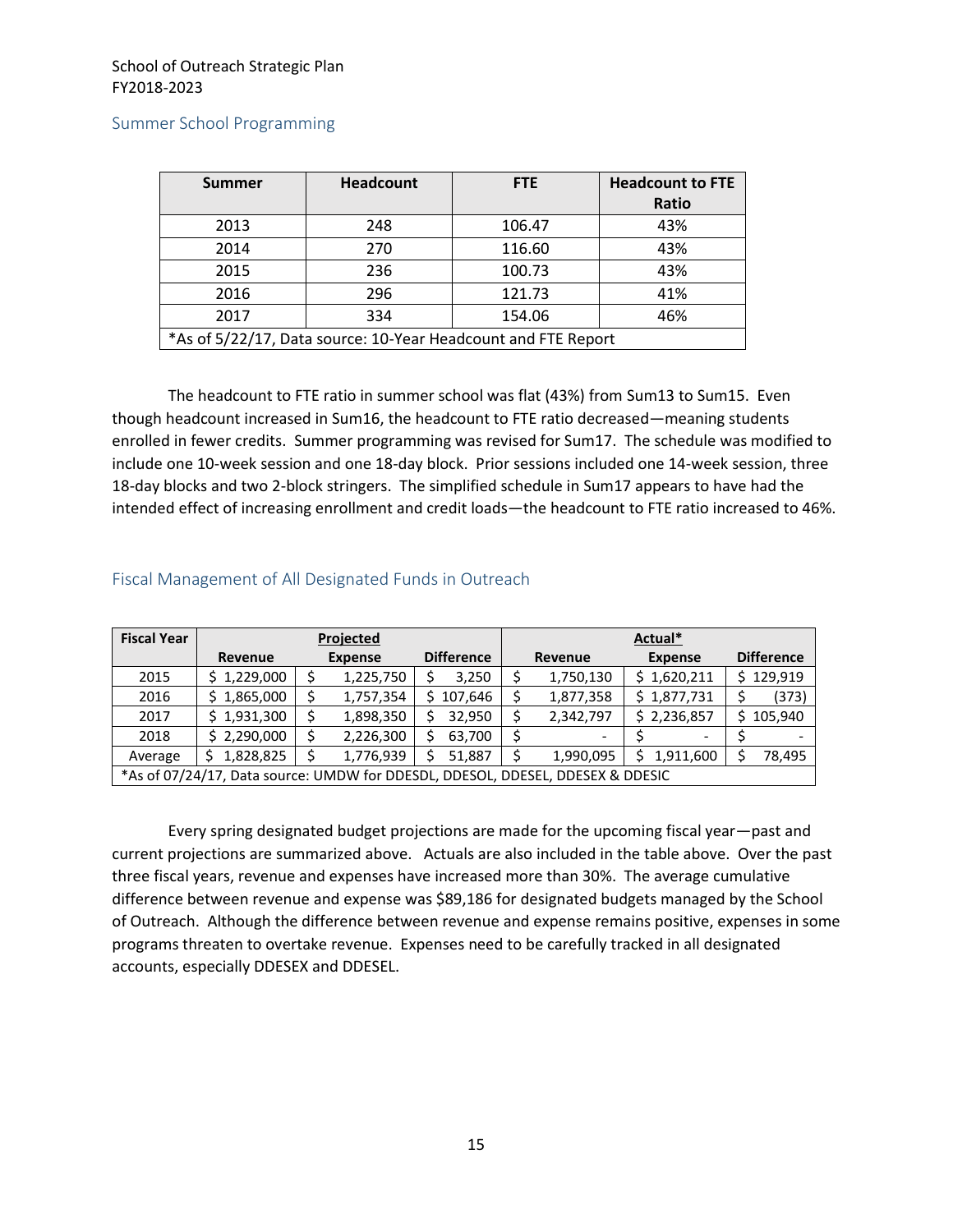#### <span id="page-18-0"></span>Grant-Funded Programming

#### *Perkins Local Application*

| <b>Program Focus</b>              | Grant        | <b>Expenditures</b> |  |
|-----------------------------------|--------------|---------------------|--|
|                                   | Award        |                     |  |
| Early College and Farrier Science | \$61,111     | \$32,407            |  |
| Early College and ECE             | 28,351<br>S. | \$28,229            |  |
| Early College, ECE and Infant     | \$35,000     | $$35,000*$          |  |
| <b>Toddler Training</b>           |              |                     |  |
| Early College and Glassmaking     | \$30,908     | ΝA                  |  |
|                                   |              |                     |  |
|                                   |              |                     |  |

Perkin's Local Application funding is awarded based on credits generated from CIP-coded courses. The Classification of Instructional Programs (CIP) is a standardized taxonomic scheme used to track, assess, and report on fields of study. Perkins tracks CIP codes to determine if a program qualifies as two-year, career technical education (CTE). Perkins also funds secondary to postsecondary transition programming (early college credits). The Office of the Commissioner of Higher Education (OCHE) determines the allocations based on campus numbers, system numbers, and available federal funds. UMW has few CTE programs, but largely qualifies based on ECE enrollments. The new glassmaking program should contribute to two-year enrollment numbers. It is difficult to establish a numeric goal for Perkins's funding; however, it should remain a goal to maintain some level of funding support CTE and early college programming efforts.

| <b>Program Year</b> | <b>Grant Award</b> | <b>Expenditures</b> | Unspent Funds (\$) |
|---------------------|--------------------|---------------------|--------------------|
| 2012                | $-$                | 56,689              |                    |
| 2013                | \$195,579          | \$130,456           | \$65,123           |
| 2014                | 202,662<br>S.      | \$134,334           | \$68,328           |
| 2015                | \$363,905          | \$148,054           | \$215,851          |
| 2016                | \$363,905          | \$321,441           | \$42,464           |
| 2017                | 291,190            | $$211,725*$         | $$79,465*$         |
| Data source: UMDW   |                    |                     | *As of 6/28/17     |

#### *STARS/MPDG*

The School of Outreach manages this grant and its employees for the Department of Public Health and Human Services. It is a partnership that benefits the UMW with IDCs and provides assistance to the DPHHS. Programming efforts have increased since the partnership began and are expected to continue to grow. This program supports the unit's goal to build partnerships and contribute to the fiscal stability of the campus through grant-funded programs.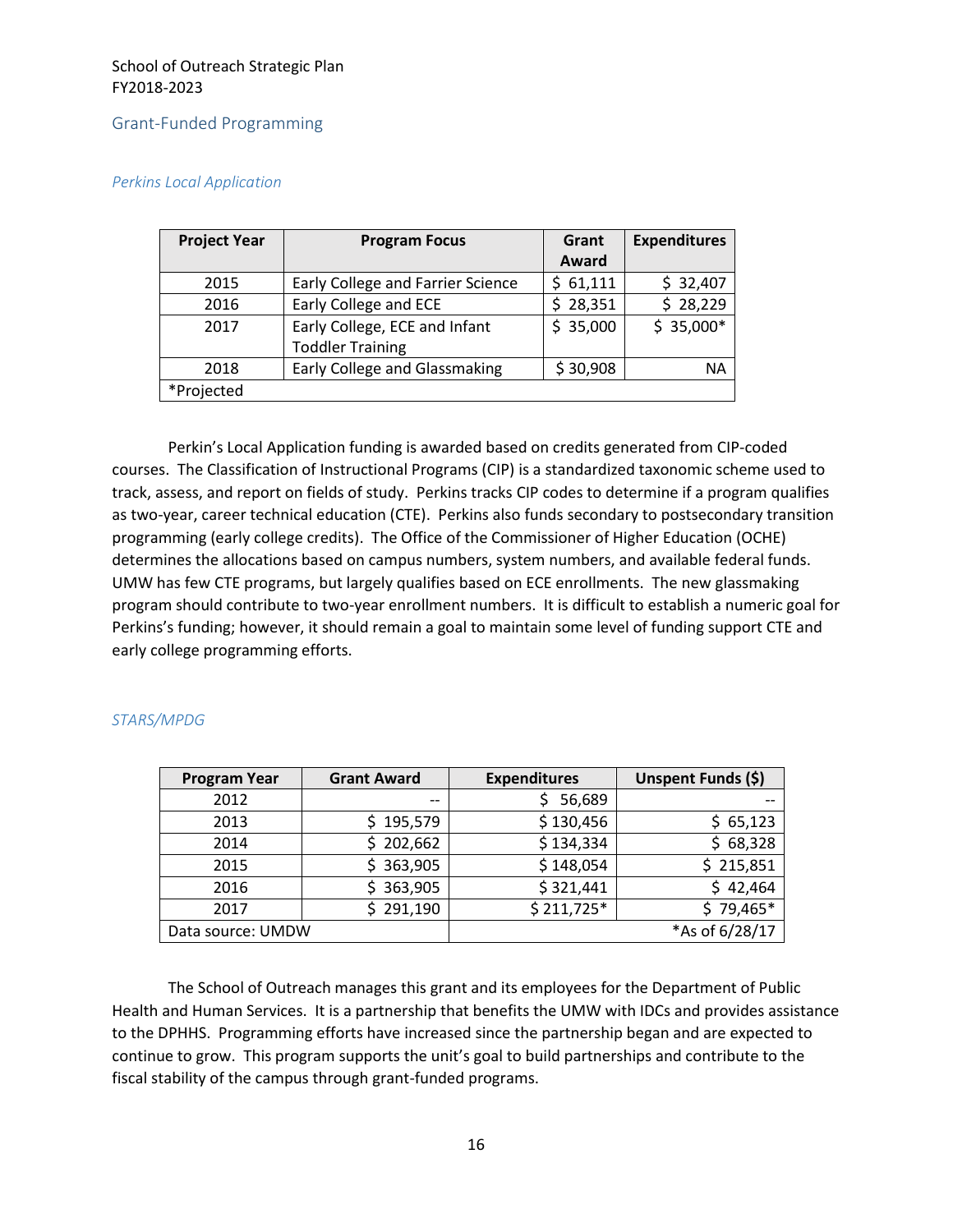#### *HealthCare MT*

| <b>Program Year</b> | <b>Grant Award</b> | Expenditures (\$)  |  |  |
|---------------------|--------------------|--------------------|--|--|
| 2014                |                    |                    |  |  |
| 2015                | \$145,132          | \$ 84              |  |  |
| 2016                | --                 | \$21,339           |  |  |
| 2017*               | --                 | \$82,248           |  |  |
| Data source: UMDW   | *As of 6/30/17     |                    |  |  |
|                     |                    | \$41,461 remaining |  |  |

The Healthcare Montana grant is scheduled to end March 2018. UMW will use the remaining grant funds (\$41,461) during the fall to fund supplemental health sciences coursework and continue the workforce and professional development work of the transformation specialist, Beth Warton.

#### *Indirect Cost Recovery*

| <b>Fiscal Year</b>               | <b>Grant Expenditures</b> | <b>IDC Revenue (\$)</b> |  |  |
|----------------------------------|---------------------------|-------------------------|--|--|
| 2012                             | \$489,554                 | \$55,203                |  |  |
| 2013                             | \$577,623                 | \$74,737                |  |  |
| 2014                             | \$597,948                 | \$54,958                |  |  |
| 2015                             | \$621,723                 | \$44,048                |  |  |
| 2016                             | \$653,515                 | \$54,525                |  |  |
| 2017                             | <b>NA</b>                 | $$93,741*$              |  |  |
| Data source: SEFA Reports & UMDW | *As of 7/06/17            |                         |  |  |

Most of UMW's federally funded grants support educational programming and have a limited indirect cost (IDC) rate. UMW's federally negotiated IDC rate is 34% of modified direct costs; however, education programs typically limit IDCs to 8% of total direct costs. Most of UMWs IDC revenue is based on an IDC rate of 8% of total grant revenue. FY17 represents a high revenue year for the IDC account because grant expenditures were high and the campus administration assessed a 1.5% administrative fee on Road Scholar revenues. A goal for coming years is to continue to grow grant expenditures essentially ensure awarded grants funds are fully spent.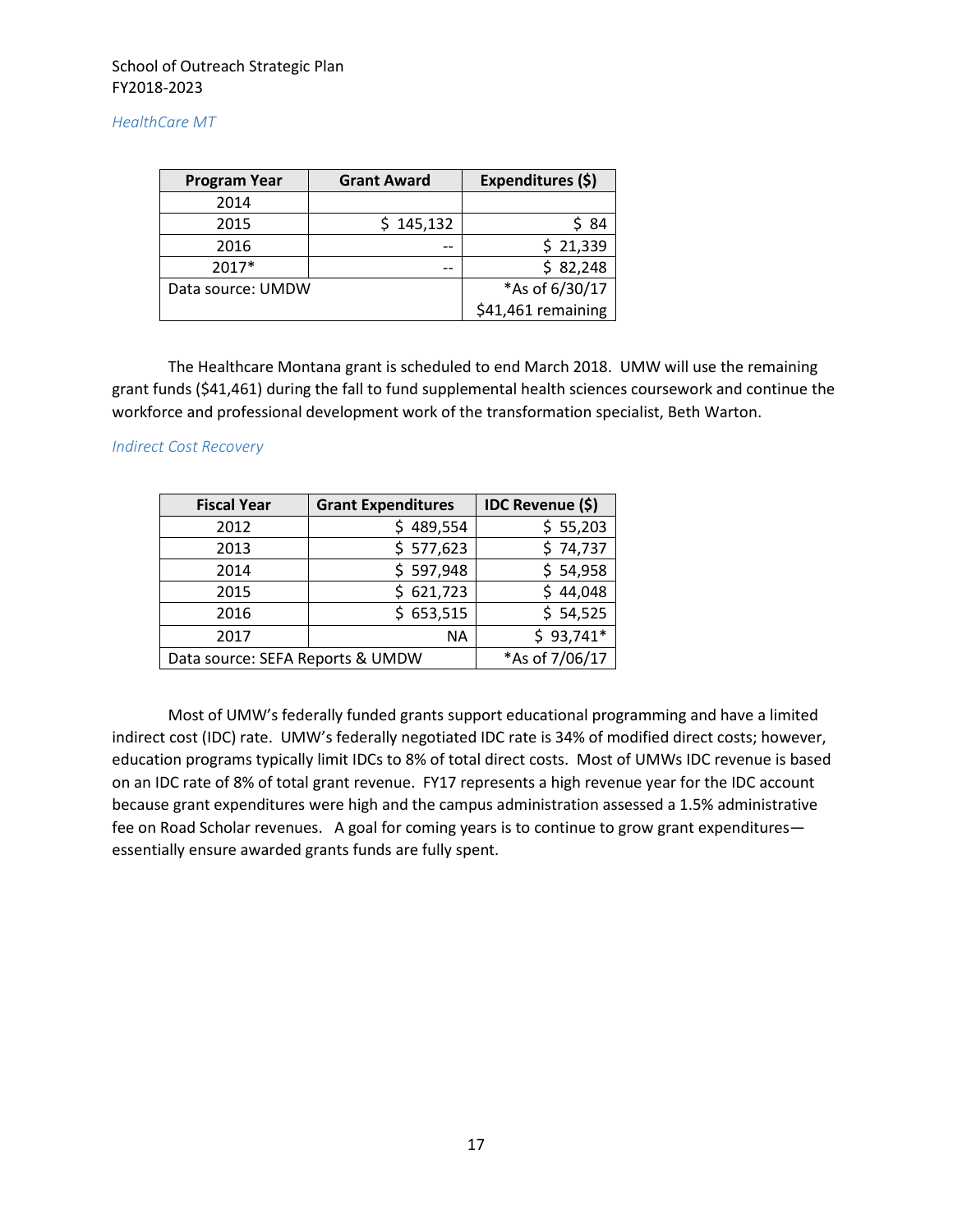# <span id="page-20-0"></span>Appendix A. Governing Policies

# <span id="page-20-1"></span>University of Montana Western Policy

#### 201.1 Outreach Program

**Date Adopted:** 6/1/1993 **Date Revised:** 2/10/2005 **References:** BOR 304.1, 304.2, 306, 309.1 **Issuing Office:** Academic Affairs **Approved By:** Karl Ulrich

#### Policy

The University of Montana Western, through its School of Outreach, provides continuing education programs consisting of night and weekend classes, summer school, online classes, and extension classes in various communities throughout Montana.

#### Purpose

The outreach program provides lifelong educational opportunities to a wide variety of interested learners on and off campus.

#### Procedures

Procedures governing outreach programs are available from the School of Outreach. The rules that govern continuing education offerings shall be consistent with BOR policies for credit and noncredit programs (304.1 and 304.2 respectively).

#### Authority

BOR 304.1, 304.2 306, 309.1

#### Responsibility

Dean of Outreach & Research, Provost/Vice Chancellor for Academic Affairs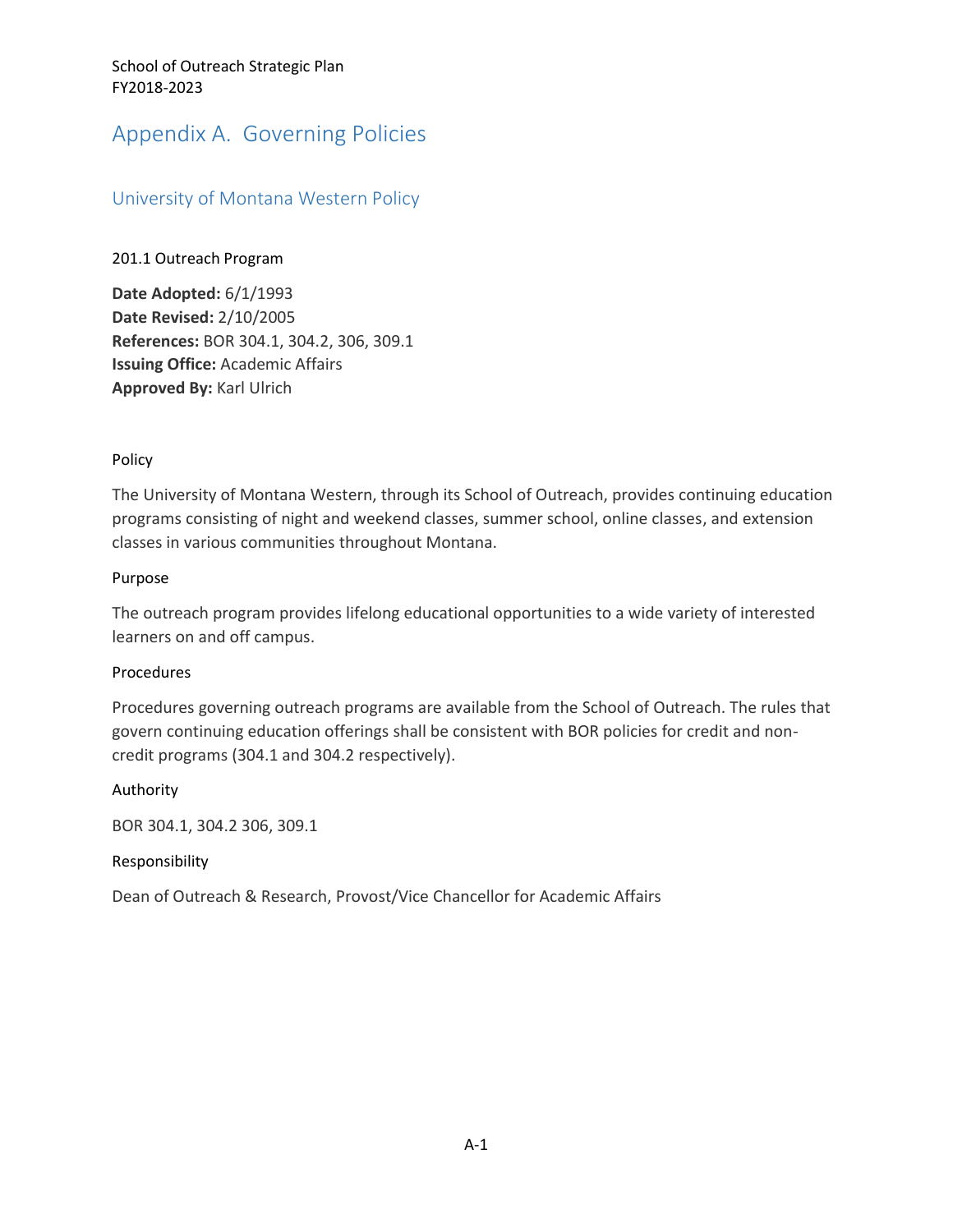# <span id="page-21-0"></span>Montana Board of Regents Policies

#### <span id="page-21-1"></span>Policy 303.7 – Online Learning

Effective: Adopted: November 4, 1988; Revised: September 22, 2011

#### I. Board Policy

A. The commissioner of higher education shall appoint a member of the staff to be the director of eLearning business and to chair an eLearning advisory committee (EAC). The EAC is comprised of Montana university system (MUS) eLearning leaders who collaborate to benefit learners and to align campus eLearning efforts. The EAC is composed of one primary representative from each stand-alone campus in the MUS and from each of the community colleges. EAC campus representatives are appointed by the respective campus chief academic officer. The purpose of the EAC will be to advise the academic, research, and student affairs (ARSA) committee of the board through the eLearning director on matters related to present and future delivery of online education and other matters related to the use and types of educational technologies associated with quality online education.

\_\_\_\_\_\_\_\_\_\_\_\_\_\_\_\_\_\_\_\_\_\_\_\_\_\_\_\_\_\_\_\_\_\_\_\_\_\_\_\_\_\_\_\_\_\_\_\_\_\_\_\_\_\_\_\_\_\_\_\_\_\_\_\_\_\_\_\_\_\_\_\_\_\_\_\_\_\_\_\_\_\_\_

B. The most recent update to the accreditation standards of the Northwest Commission on Colleges and Universities (NWCCU), the regional accrediting body for the Montana university system and the community college campuses in Montana, has embedded the language, "wherever offered and however delivered" heavily into its standards for accreditation specifically to eliminate separate standards associated with online learning. As a matter of practice, the EAC accepts and endorses a similar approach to board of regents (BOR) policies and practices governing both traditional face-to-face delivery and the use of technology in delivering postsecondary education.

#### C. Definitions

- 1. Distance Education is defined as planned learning that normally occurs in a different place from teaching, requiring specialized course design, instructional techniques, communication through various technologies, and special organizational and administrative arrangements. Both synchronous and asynchronous learning are included in this definition.
- 2. Face-to-Face/Enhanced delivery is characterized when instruction occurs in a traditional classroom with face-to-face interaction between the instructor and students, at any local campus or remote site, and includes utilization of technology to enhance the class without reducing student seat-time.
- 3. Internet or Online delivery implies that 100% of the course section is offered completely online and delivered asynchronously, with no face-to-face interaction between instructors and students.
- 4. Video Conferencing is characterized by a course section offered through scheduled (synchronous) interactive video, including desktop conferencing.
- 5. Blended learning is designed specifically to be delivered partially online in an asynchronous format and partially through face-to-face (F2F) interaction, typically in the classroom. Both online and F2F interactions are required for the course. This delivery is characterized by the expectation of reduced F2F class meeting time when compared to the equivalent credit classroom course.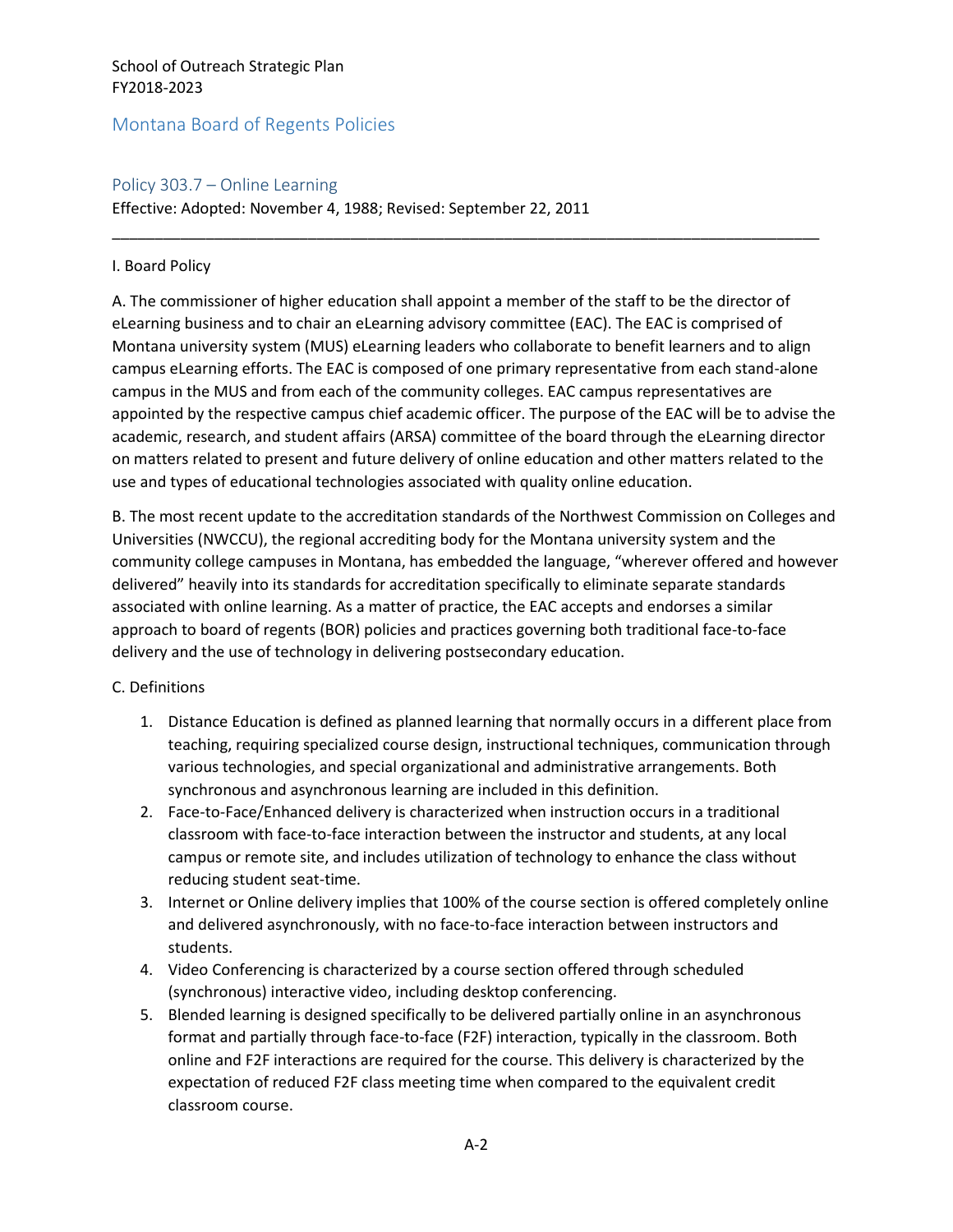6. Other Distance Learning includes courses other than internet/online and interactive video, and may include correspondence courses, tape/DVD delivery, etc.

# II. Reporting Procedures

A. The director of eLearning business will annually identify data elements involving online learning to be gathered on an annual basis, and will rely upon the use of these definitions in the gathering of data from the campuses and the MUS data warehouse. By September 15th of each year, the director shall file with the ARSA committee of the board, an annual report of online learning activity over the preceding fiscal year. The director will provide guidelines to the campuses for the format and content of this annual report, the web site presence of online programs will be updated at least annually, and the director will publish a compiled report on the MUS web site a[t http://mus.edu/online.](http://mus.edu/online)

B. The EAC serves as a formal conduit for campuses and OCHE to share technology interests, adaptations, uses, experiences for the purposes of judging and evaluating compatibility and possible multi-campus purchasing/licensing efficiencies that can be discussed and attained where feasible, as well as to offer periodic recommendations to the ARSA committee of the board, as needed. Campuses considering the acquisition of large-scale interactive delivery systems and/or learning management systems to support technology-mediated learning or online course development and delivery should strive to select systems that are compatible with existing technology, and should provide timely notice of interest, product experience/evaluations, and potential acquisition to the to the director of eLearning business for review and discussion with the EAC prior to purchase and implementation. Prior to purchases of other related distance learning technology, campuses are encouraged to share their desire for such technologies with the EAC.

## III. Standards and Conditions

A. Faculty training and development of courses or programs will follow the eight core principles of quality online course design as developed, adopted, and defined by the EAC, and which may be found at: [http://mus.edu/online/CorePrinciples0308.asp.](http://mus.edu/online/CorePrinciples0308.asp)

B. Each campus will ensure that students admitted to a course possess the knowledge and equipment necessary to use the technology employed in the course, and will provide aid to students who experience difficulty using the required technology.

C. Each campus will be responsible for ensuring that its online web presence at the Montana university system web site is current and fully functional with respect to the posted web links, and will notify the director of eLearning business whenever updates are needed or web links are not functioning properly.

- D. Course-related content
- 1. Copyright and intellectual property protection (see also BOR Policy 401.3)

a. Campuses offering distance education courses shall ensure compliance with all applicable copyright laws governing the use and transmission of films, videotapes, recordings, performances and other protected works, as well as the reproduction of printed materials prior to the offering or transmission of the course.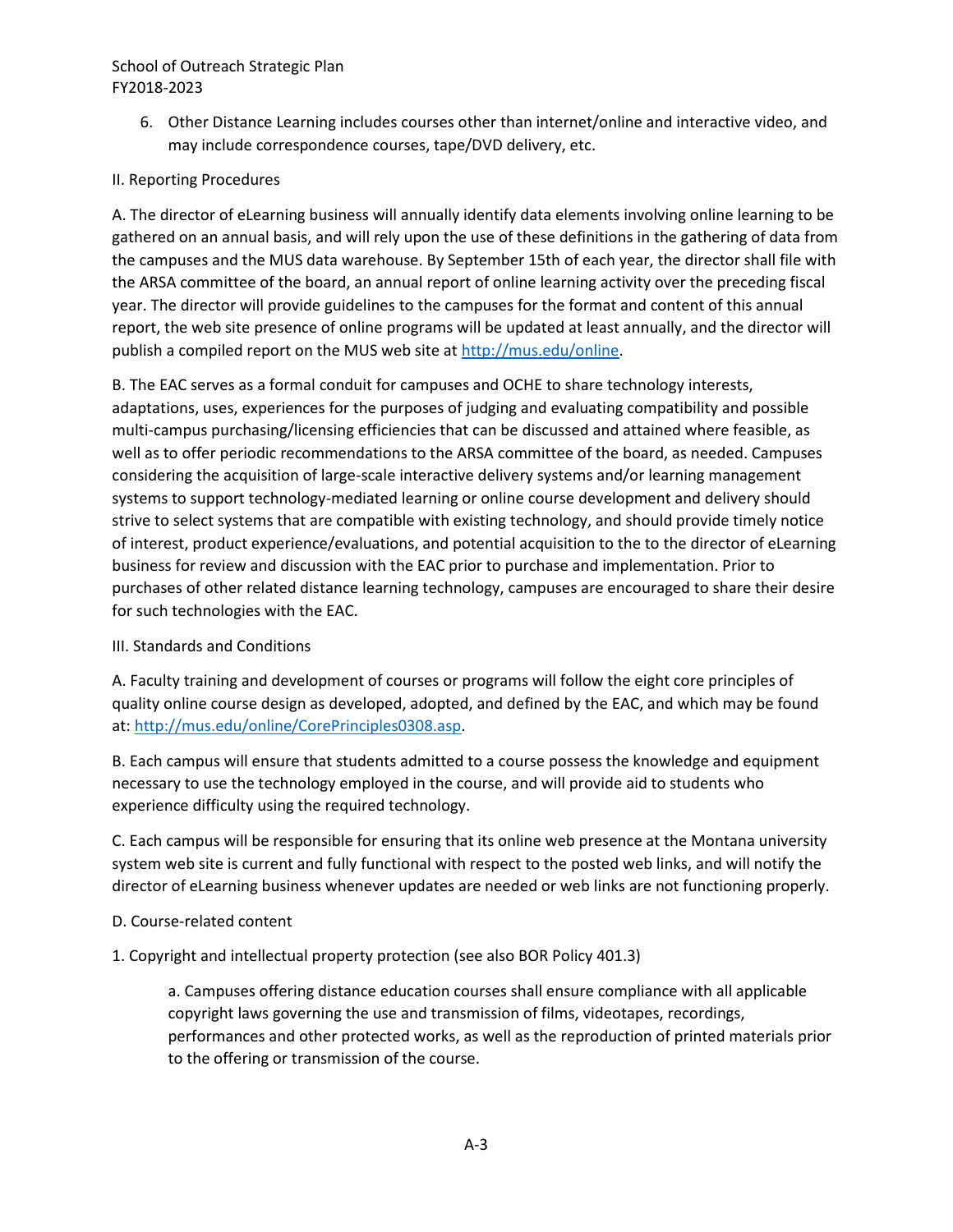b. Campuses offering distance education courses shall ensure compliance with all laws, as well as MUS or institutional policies relating to the protection of intellectual property prior to the offering or transmission of the course. History: Item 60-004-R0788, Telecommunication Instruction Policy, November 4, 1988; as revised March 25, 1999. Item 152-132-R0911, revised September 22, 2011.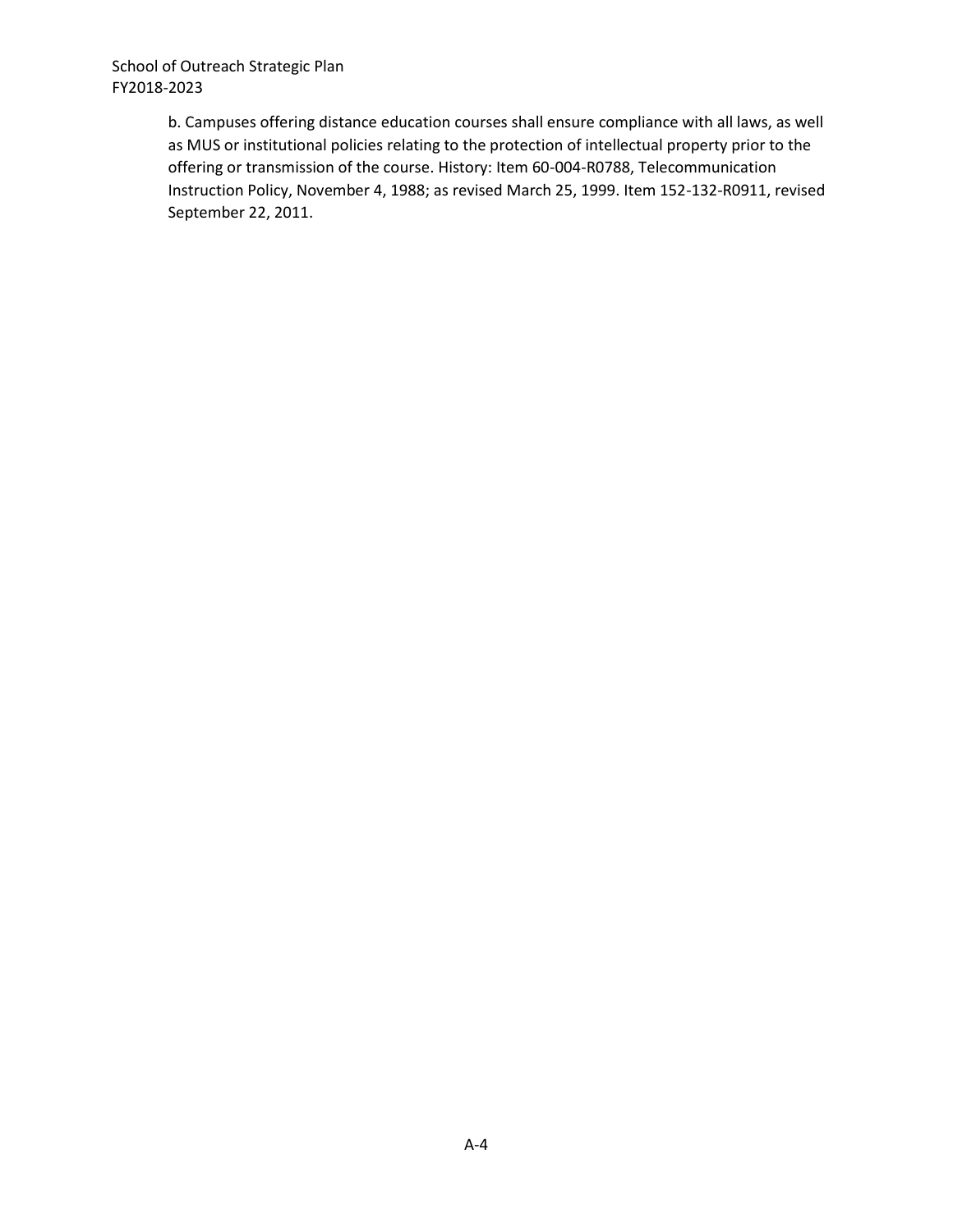<span id="page-24-0"></span>Policy 304.1 – Continuing Education; Credit Programs

Effective: November 18, 1999; Issued: December 10, 1999

I. Board policy:

A. There shall be no distinction between extension and resident credit.

B. Continuing education credit courses shall meet the following criteria:

1. Faculty. Persons assigned to teach courses must have credentials equivalent to those required of faculty teaching the same or similar courses under regular instruction.

\_\_\_\_\_\_\_\_\_\_\_\_\_\_\_\_\_\_\_\_\_\_\_\_\_\_\_\_\_\_\_\_\_\_\_\_\_\_\_\_\_\_\_\_\_\_\_\_\_\_\_\_\_\_\_\_\_\_\_\_\_\_\_\_\_\_\_\_\_\_\_\_\_\_\_\_\_\_\_\_\_\_\_\_\_

- 2. Facilities. Library or laboratory facilities must have been assessed and determined to be equivalent to those required for the same or similar courses offered under the regular instruction credit programs.
- 3. Educational resources. The appropriate educational resources have been assessed and determined to be equivalent to those required for the same or similar courses offered under regular instruction credit programs.
- 4. Eligibility of students. Students must meet the same admission and grade point standards and other academic requirements that are met by students taking the same or similar courses under regular instruction.

C. Direct costs for credit continuing education programs shall be self-supporting through collected fees or designated funds.

D. Indirect costs of credit continuing education programs shall be funded from collected fees or designated funds or in part through the current unrestricted operating funds of the unit.

E. Enrollment in continuing education credit programs shall not be counted and reported as part of each unit's regular enrollment, but shall be reported to the commissioner of higher education under guidelines to be established by the commissioner.

F. Units of the Montana university system (MUS) shall maintain their present activities in continuing education and strengthen the cooperative effort among the six campuses, the colleges of technology, the community colleges and the private colleges.

G. Credit offerings for continuing education and extension courses must fall within the mission approved by the board of regents for each campus of the MUS.

H. Each campus shall establish procedures for the academic approval of continuing education credit offerings.

I. If a course is proposed to be offered in a community, the institution located closest to the community shall be notified so that it can respond to the course proposal assuming the course falls under the mission of the closest institution. If the institution is unable or unwilling to respond to the course proposed, the proposing institution may offer the course. The adjunct professors shall be supervised by the unit offering the course. The university units may include the private colleges, community colleges and colleges of technology in the administration of this policy.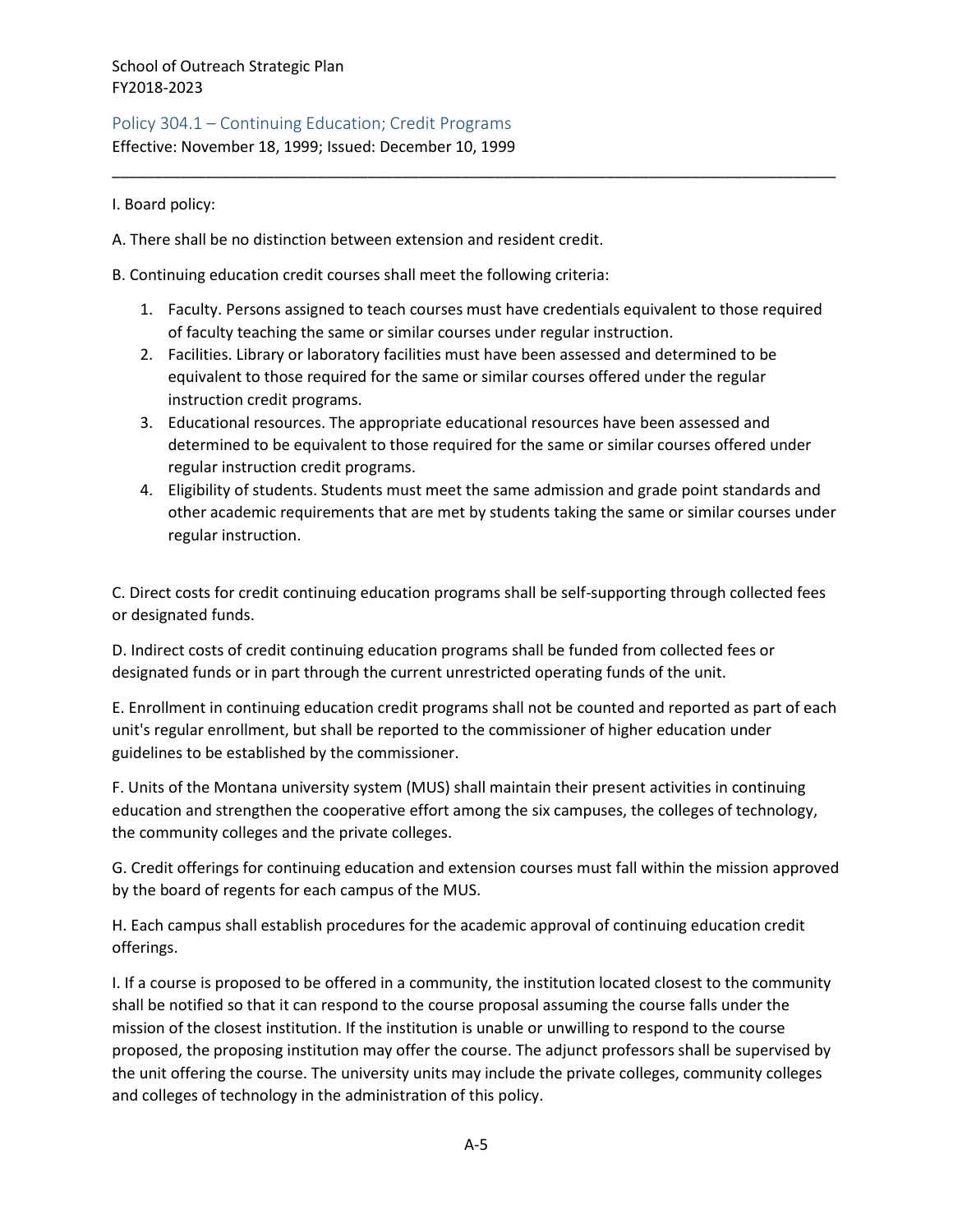J. No institution shall withhold approval unless it actually plans to offer an essentially equivalent course in the same semester and in a location reasonably accessible to the same clientele.

K. In determining whether another institution offers a course, the criterion shall be the general coverage of a field as described in the current catalog, rather than precise equivalence of course names.

L. Where possible, plans should be made to deliver structured educational programs rather than individual courses.

M. In courses in which veterans who are eligible for fee waivers are enrolled, the minimum class size may be increased by the number of such veterans.

II. Administrative procedures:

A. When any campus of the MUS receives a request for a course, workshop, program, etc., which is not within the assigned mission of that campus, the following procedures should be used. The continuing education department receiving the request should:

- 1. Inform the person making the request that someone from the MUS will contact them in the near future.
- 2. Contact the institution with the appropriate mission, which shall assume full responsibility for further follow-up of the request.

B. The continuing education department with the appropriate mission shall respond to the request for the continuing education activity by:

- 1. Determining the feasibility and/or appropriateness of the requested proposal.
- 2. Determining the method of delivery.

C. Contact with the person making the request may be necessary to obtain the information needed about the program. Regardless of the circumstances the person making the request should be contacted as soon as possible but no later than one week.

D. Activities which are multidisciplinary may be offered by an institution if the primary emphasis of the activity falls within the institution's role and scope. For example, The University of Montana could offer a workshop on "The Law and Nursing" provided the emphasis of the workshop is on law and not upon the practice of nursing.

- 1. An institution planning multidisciplinary activities should inform the other institutions with component programs. Joint sponsorship may be an advantage.
- 2. Approval by the other institution is not required provided the primary emphasis of the activity falls within the sponsoring institution's mission.

III. Options for Delivery.

A. The institution with the mission designation determines one of the four delivery systems as follows:

1. The mission institution delivers the complete program.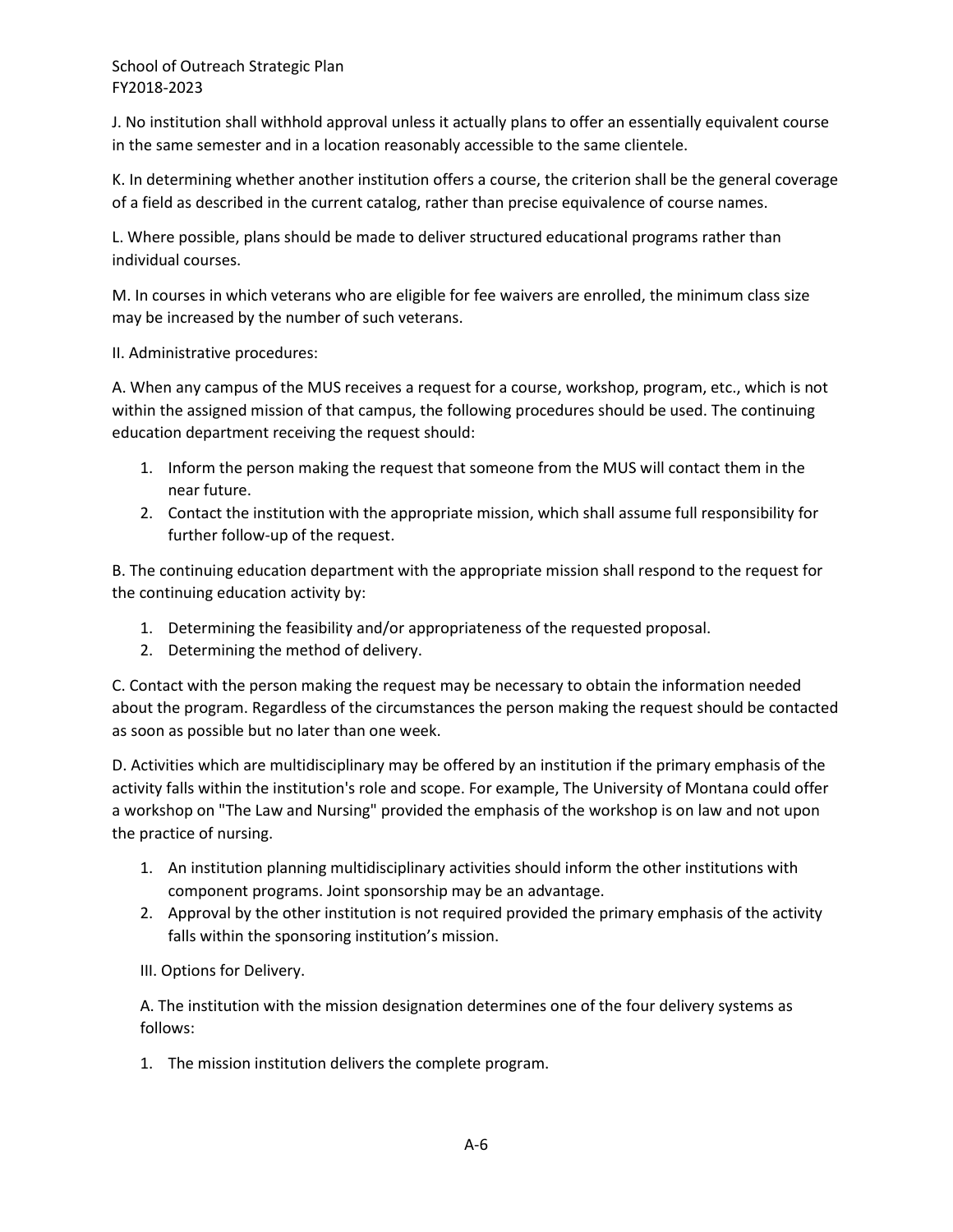- 2. There is equal division of responsibilities and equal division of finances by co-sponsoring institutions. The institution with the mission designation will control the assignment of responsibilities; the other institution has the option of accepting or rejecting those terms.
- 3. The institution with the mission designation accepts major program responsibilities, but contracts with the institution receiving the request for some services. The services and fees may vary and are agreed upon in writing.
- 4. The mission institution permits the institution originally contacted to develop and provide the program. However, granting and recording the credit is the mission institution's responsibility. Written permission is granted to the proposed sponsoring institution by the institution with the mission designation. Restrictions and terms should also be specified in writing at that time.

B. If the institution with the mission designation determines that the proposed program is not appropriate then no institution under the authority of the regents will offer the program unless it is reviewed and approved by the office of the commissioner.

#### IV. Definitions:

Direct costs are defined as the instructional costs associated with an individual course, such as instructor stipend, travel costs, rental of space for the course, and promotion of the course.

#### V. Cross-Reference:

Policy 220.1, Community College education centers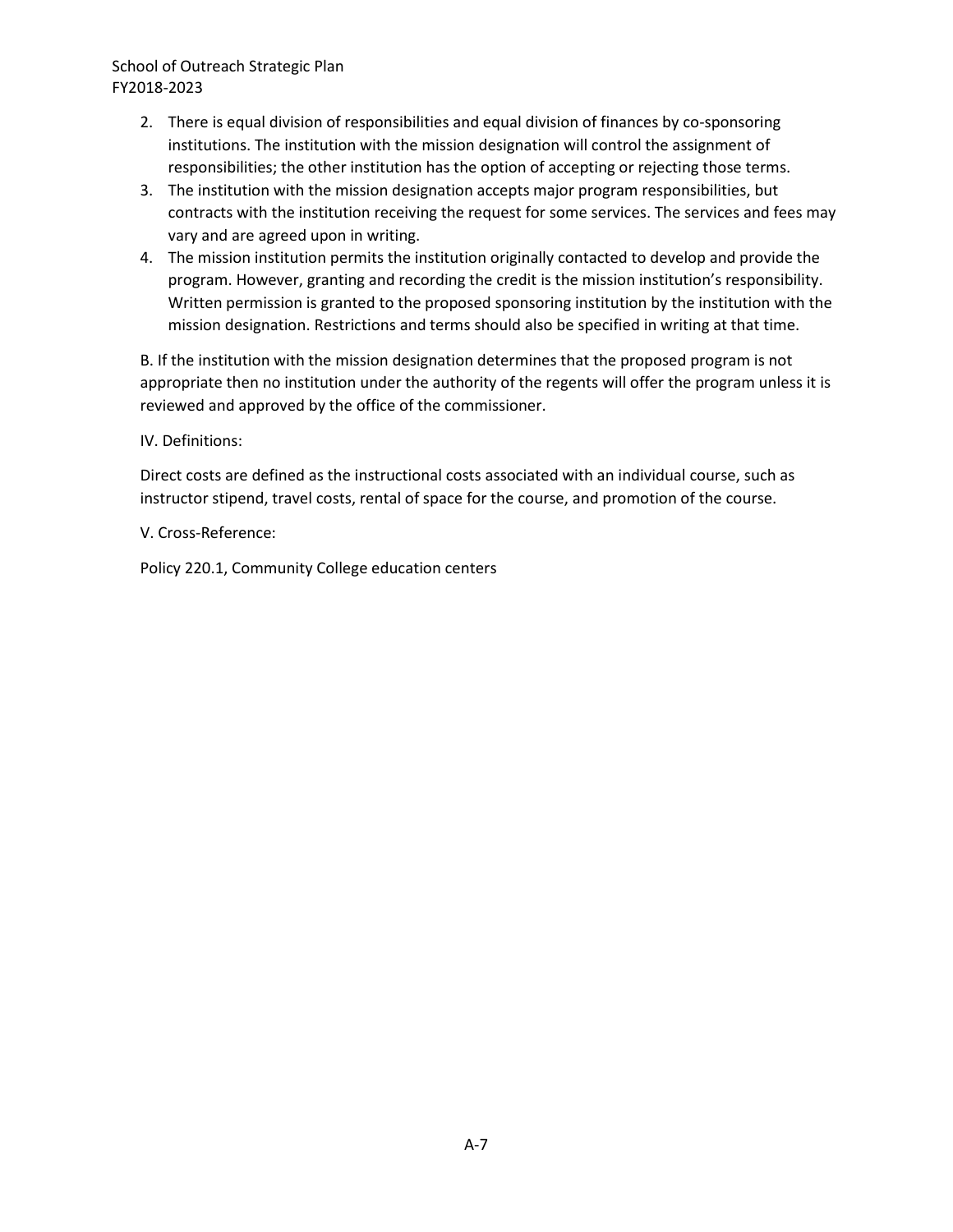# <span id="page-27-0"></span>Policy 304.2 – Continuing Education; Non-credit Programs Effective: November 18, 1999; Issued: December 10, 1999

#### I. Board policy

A. Direct costs for non-credit continuing education programs, whether designated non-credit or continuing education unit (CEU) programs, shall be self-supporting through collected fees or designated funds.

\_\_\_\_\_\_\_\_\_\_\_\_\_\_\_\_\_\_\_\_\_\_\_\_\_\_\_\_\_\_\_\_\_\_\_\_\_\_\_\_\_\_\_\_\_\_\_\_\_\_\_\_\_\_\_\_\_\_\_\_\_\_\_\_\_\_\_\_\_\_\_\_\_\_\_\_\_\_\_\_\_\_\_

B. Indirect costs of non-credit continuing education programs shall be funded from collected fees or designated funds or in part through the current unrestricted operating funds of the unit.

C. Enrollment in continuing education non-credit programs shall not be counted and reported as part of each unit's regular enrollment, but shall be reported to the commissioner of higher education under guidelines to be established by the commissioner.

D. The units of Montana university system (MUS) are authorized to award the CEU as part of their continuing education programs.

E. Units of MUS shall maintain their present activities in continuing education and strengthen the cooperative effort among the six campuses, the colleges of technology, the community colleges and the private colleges.

F. Each campus shall establish procedures for the academic approval of continuing education non-credit offerings.

G. Credit options may be available for non-credit programs if the credit is approved by the appropriate academic unit. The total charge for credit option programs must be equal to or greater than the board of regents fee per credit hour for an equivalent number of hours. Exceptions to this fee structure may be granted by the commissioner of higher education.

H. If a course is proposed to be offered in a community, the institution located closest to that community shall be notified so that it can respond to the course proposal assuming the course falls within the role and scope of the closest institution. If that institution is unable or unwilling to respond to the course proposal the proposing unit may offer the course. Adjunct professors shall be supervised by the unit offering the course. The university units should include the private colleges, community colleges and the colleges of technology in the administration of this policy.

I. No institution shall withhold approval unless it actually plans to offer an essentially equivalent course in the same semester and in a location reasonably accessible to the same clientele.

J. Where possible, plans should be made to deliver structured educational programs rather than individual courses.

K. In courses in which veterans who are eligible for fee waivers are enrolled, the minimum class size may be increased by the number of such veterans.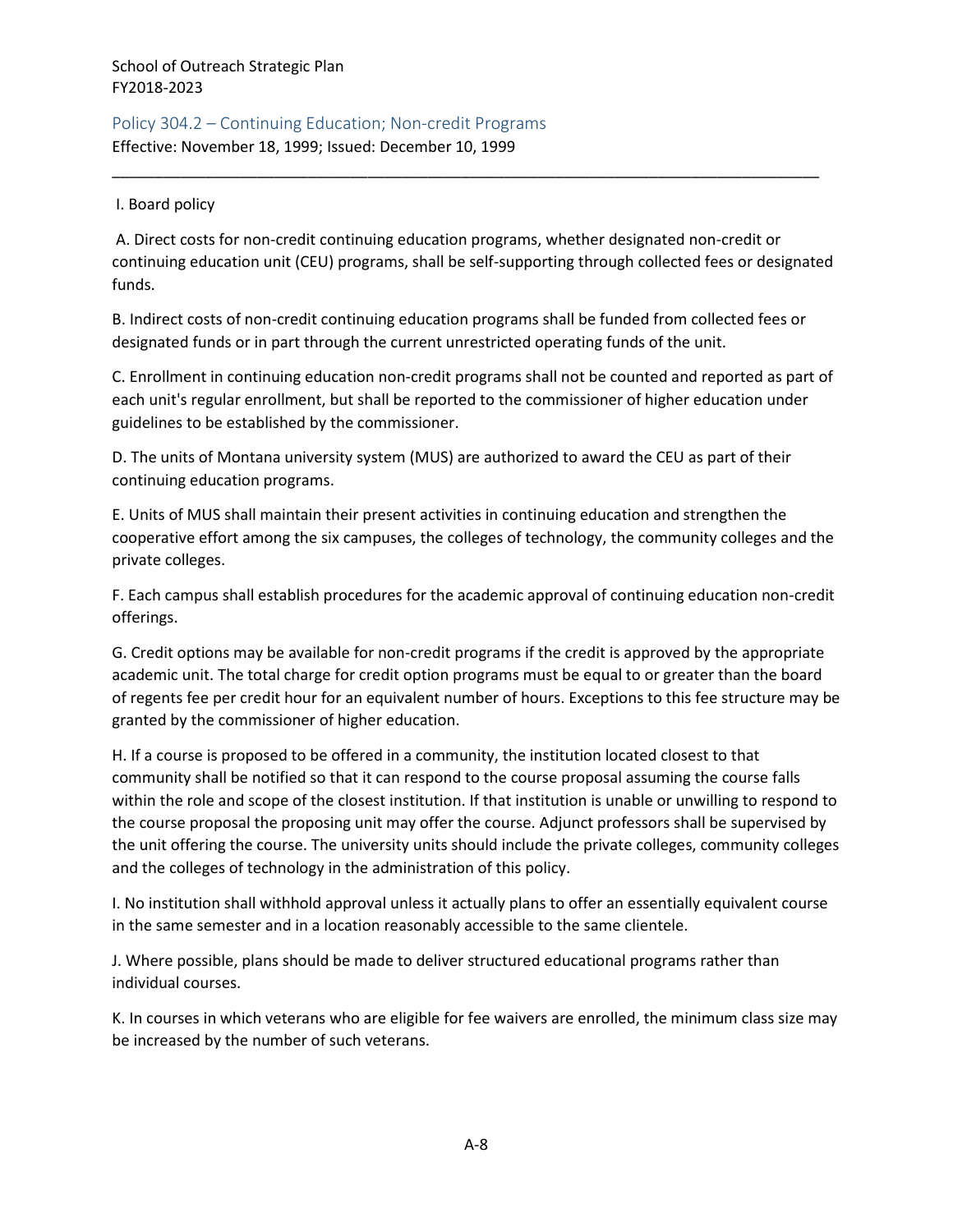L. The awarding of CEUs will be confined to those significant learning experiences at the postsecondary level for which academic credit is not traditionally awarded but which are of sufficient professional, technical or vocational stature as to merit some kind of recognition.

#### II. Administrative procedures:

When any campus of the MUS receives a request for a course, workshop, program, etc., which is not within the mission of that campus, the following procedures should be used. The continuing education department receiving the request should:

- 1. Inform the person making the request that someone from the MUS will contact them in the near future and
- 2. Contact the institution with the appropriate mission shall assume full responsibility for further follow-up of the request.

B. The continuing education department with the mission designation shall respond to the request for the continuing education activity by:

- 1. Determining the feasibility and/or appropriateness of the requested proposal.
- 2. Determining the method of delivery.

C. Contact with the person making the request may be necessary to obtain the information needed about the program. Regardless of the circumstances the person making the request should be contacted as soon as possible but no later than one week.

D. Activities which are multidisciplinary may be offered by an institution if the primary emphasis of the activity falls within the institution's mission. For example, The University of Montana could offer a workshop on "The Law and Nursing" provided the emphasis of the workshop is on law and not upon the practice of nursing.

E. An institution planning multidisciplinary activities should inform the other institutions with component programs. Joint sponsorship may be an advantage.

F. Approval by the other institution is not required provided the primary emphasis of the activity falls within the sponsoring institution's mission.

III. Options for Delivery.

A. The institution with the mission designation determines one of the four delivery systems as follows:

- 1. The mission institution delivers the complete program.
- 2. There is equal division of responsibilities and equal division of finances by co-sponsoring institutions.
- 3. The institution with the mission designation will control the assignment of responsibilities; the other institution has the option of accepting or rejecting those terms.
- 4. The institution with the mission designation accepts major program responsibilities, but contracts with the institution receiving the request for some services. The services and fees may vary and are agreed upon in writing.
- 5. The mission institution permits the institution originally contacted to develop and provide the program. However, granting and recording the credit is the mission institution's responsibility.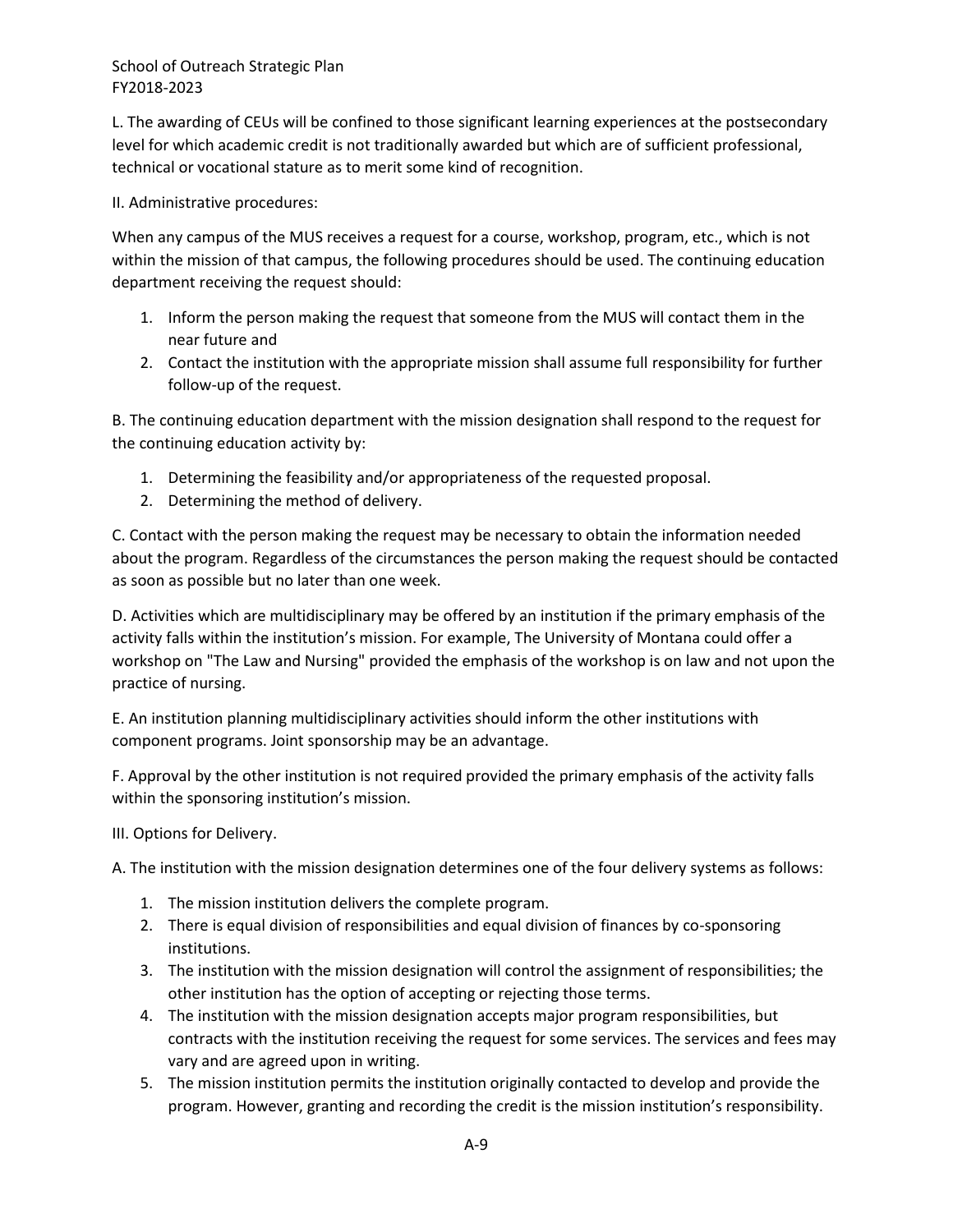Written permission is granted to the proposed sponsoring institution by the institution with the mission designation. Restrictions and terms should also be specified in writing at that time.

B. If the institution with the mission designation determines that the proposed program is not appropriate then no institution under the authority of the regents will offer the program unless it is reviewed and approved by the office of the commissioner.

IV. Definitions:

A. One CEU is defined as ten contact hours of participation in an organized continuing education experience under responsible sponsorship, capable direction and qualified instruction. CEUs are not applicable to, nor can they be translated into, credits for a degree. This does not alter the prerogative of faculties to grant academic credit for nontraditional educational experiences such as CLEP, examination challenges, etc.

B. Direct costs are defined as the instructional costs associated with an individual course, such as instructor stipend, travel costs, rental of space for the course, and promotion of the course.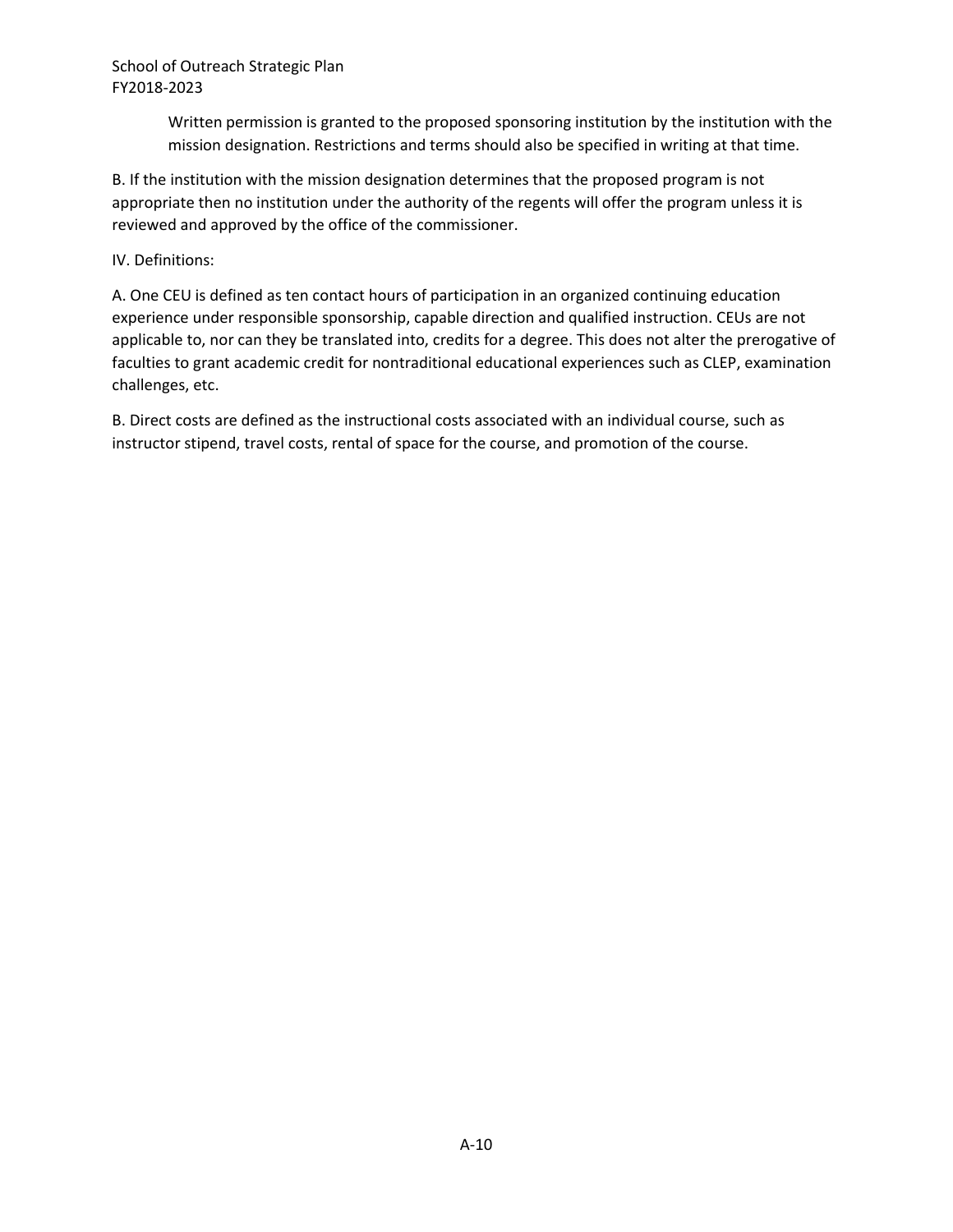#### <span id="page-30-0"></span>Policy 306 – Summer Session; General

Effective: November 18, 1999; Issued: December 10, 1999

Board policy Credit offerings for summer session courses must fall within the mission statements approved by the board of regents for each campus of the Montana university system.

\_\_\_\_\_\_\_\_\_\_\_\_\_\_\_\_\_\_\_\_\_\_\_\_\_\_\_\_\_\_\_\_\_\_\_\_\_\_\_\_\_\_\_\_\_\_\_\_\_\_\_\_\_\_\_\_\_\_\_\_\_\_\_\_\_\_\_\_\_\_\_\_\_\_\_\_\_\_\_\_\_\_\_

<span id="page-30-1"></span>Policy 309.1 – Course Credits: Short Courses and Workshops Effective: September 30, 1977; Issued: September 28, 1994

I. Administrative policy

A. The method for awarding credit for short courses and workshops should be consistent with the method used in the regular academic program.

\_\_\_\_\_\_\_\_\_\_\_\_\_\_\_\_\_\_\_\_\_\_\_\_\_\_\_\_\_\_\_\_\_\_\_\_\_\_\_\_\_\_\_\_\_\_\_\_\_\_\_\_\_\_\_\_\_\_\_\_\_\_\_\_\_\_\_\_\_\_\_\_\_\_\_\_\_\_\_\_\_\_\_

II. Procedures:

A. The credit awarded for short courses and workshops should be adjusted so that a full-time student normally earns credit at the rate of 1-1/2 credits per week, with a maximum of two credits per week.

B. If pre- or post-session work is required of students, the amount of credit awarded may be adjusted accordingly. Any such requirements should be clearly set forth in publicity and brochures.

C. If pre-session work is required, and a student arrives who has not done the work, he should be refused entrance to the workshop or short course.

III. Rationale:

Credit recommendations are expressed in semester credit hours. In determining semester hour recommendations, evaluators use the following guidelines:

A. One semester credit hour for each 15 hours of classroom contact plus 30 hours of outside preparation or the equivalent; or

B. One semester credit hour for each 30 hours of laboratory work plus necessary outside preparation or its equivalent, normally expected to be 15 hours; or

C. One semester credit hour for not less than 45 hours of shop instruction (contact hours) or the equivalent.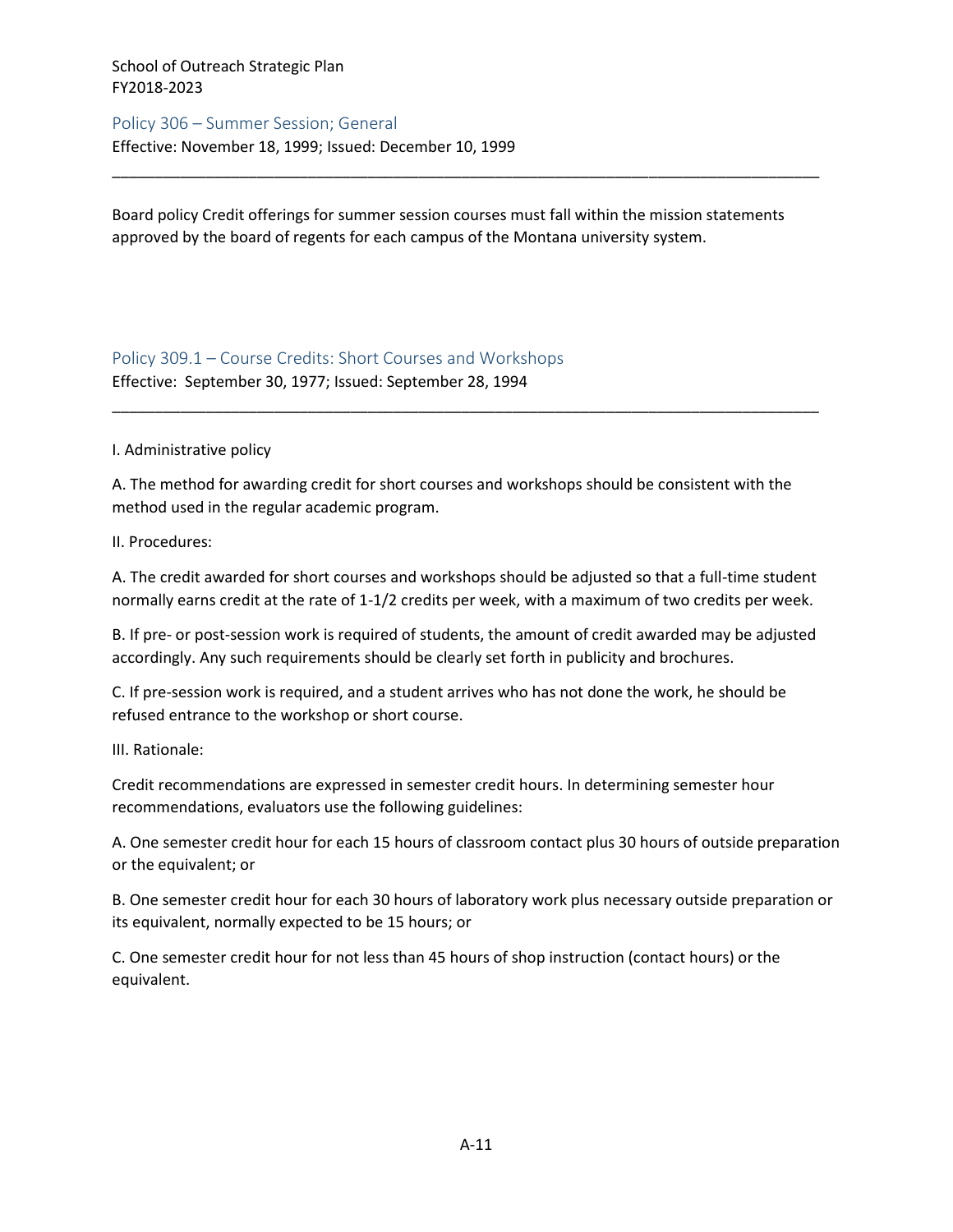# <span id="page-31-0"></span>Appendix B. Program Sheets

# <span id="page-31-1"></span>Continuing Education, Extension, and Noncredit

#### Programming Purpose:

To provide alternative learning opportunities to citizens of all ages that enhance their personal and professional goals.

Goals/Objectives/Cost Principles

- Promote workforce training
- Promote professional development
- Community non-credit courses
- Continually improve program services
- Be self-supporting
- Support a portion of staff salaries and benefits
- Fees established based on cost analysis

#### Sampling of Programs:

- Workforce and Professional Development
	- o Virtual Education Software Teach recertification credits
	- o Ed2Go Miscellaneous workforce training
	- o CCI Softskills and health professions
	- o HealthEdToday Medical professional training
	- o Infant/Toddler training (DPHHS) state specific
- Conferences
	- o Coaches clinics Football, basketball, volleyball
	- o Summer Institute for Educators
- Community/Youth
	- o Safe Sitter
	- o X-Camp

Program Staff:

Dean – Anneliese Ripley Program Coordinator – Ryann Gibson Program Coordinator – Marni Fifield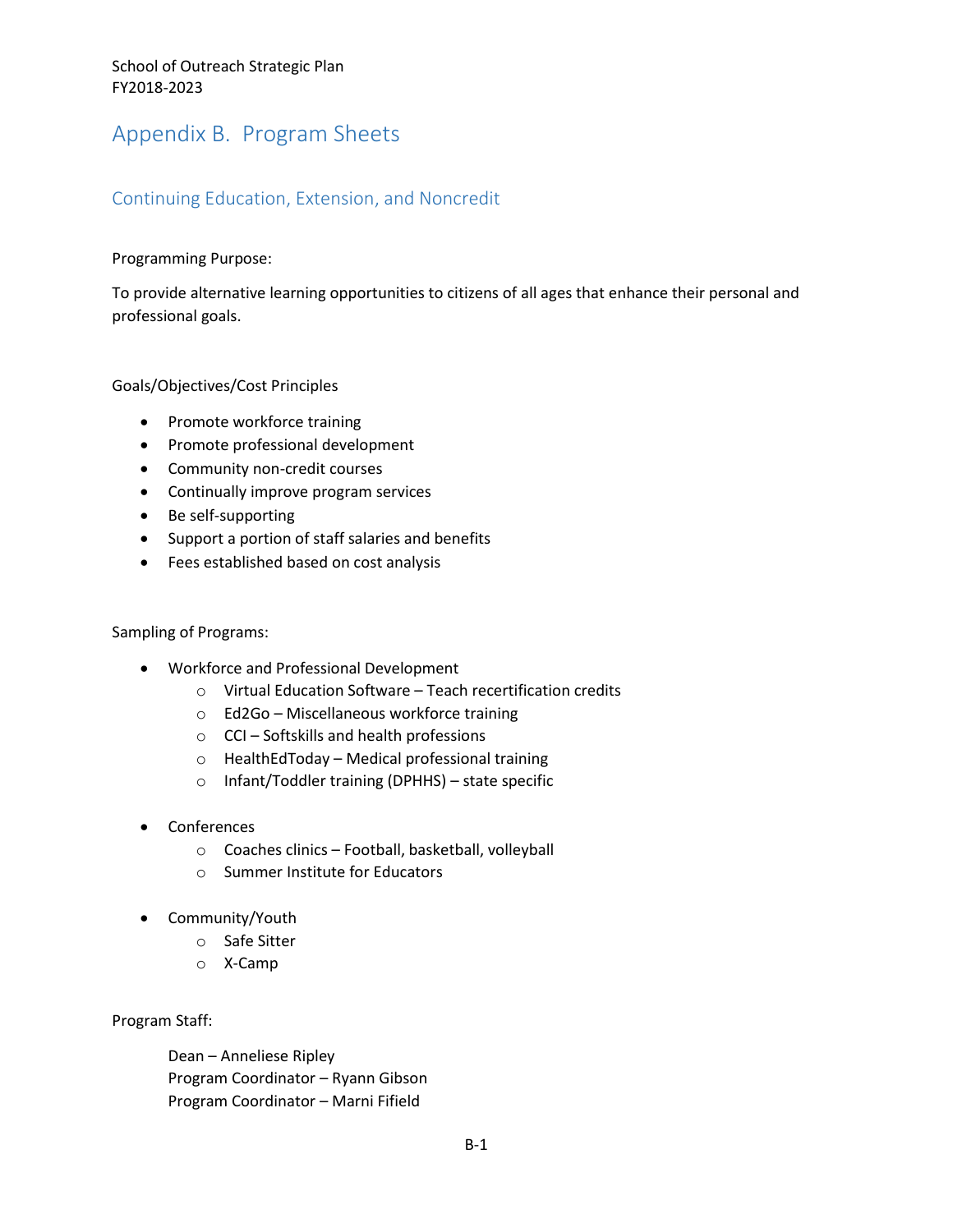# <span id="page-32-0"></span>Extended Studies and Summer School

#### Programming Purpose:

To provide alternative and affordable post-secondary learning opportunities to eligible students and adults. This purpose is closely tied to the MUS's comprehensive community college mission to provide comprehensive, accessible, responsive, student-centered learning opportunities that support the achievement of individual's professional and community goals.

#### Goals/Objectives/Cost Principles

- Enable post-secondary student success
- Create greater access to postsecondary education
- Provide college-level courses and degree opportunities to niche targets with temporal or geographic limitations
- Support interdisciplinary and experiential learning opportunities
- Support delivery of distance degree programs
- Continually improve program services
- Contribute to campus FTE
- Be fiscally responsible with state funds
- Tuition and fees approved by Board of Regents
- Support a portion of staff salaries and benefits

#### Sampling of Programs:

- Summer School 10-week session and X-Block
- Early College Youth Challenge, dual credit, concurrent credit
- Off-campus Early Childhood Education Fixed sites and online
- Off-campus Elementary Education Butte
- Off-campus Secondary Education Butte
- Online Endorsement Programs Library, business technology, special ed.
- Online General Education Courses
- Farrier Certificate
- Driving Courses

#### Program Staff

Dean – Anneliese Ripley Program Coordinator – Ryann Gibson Program Coordinator – Marni Fifield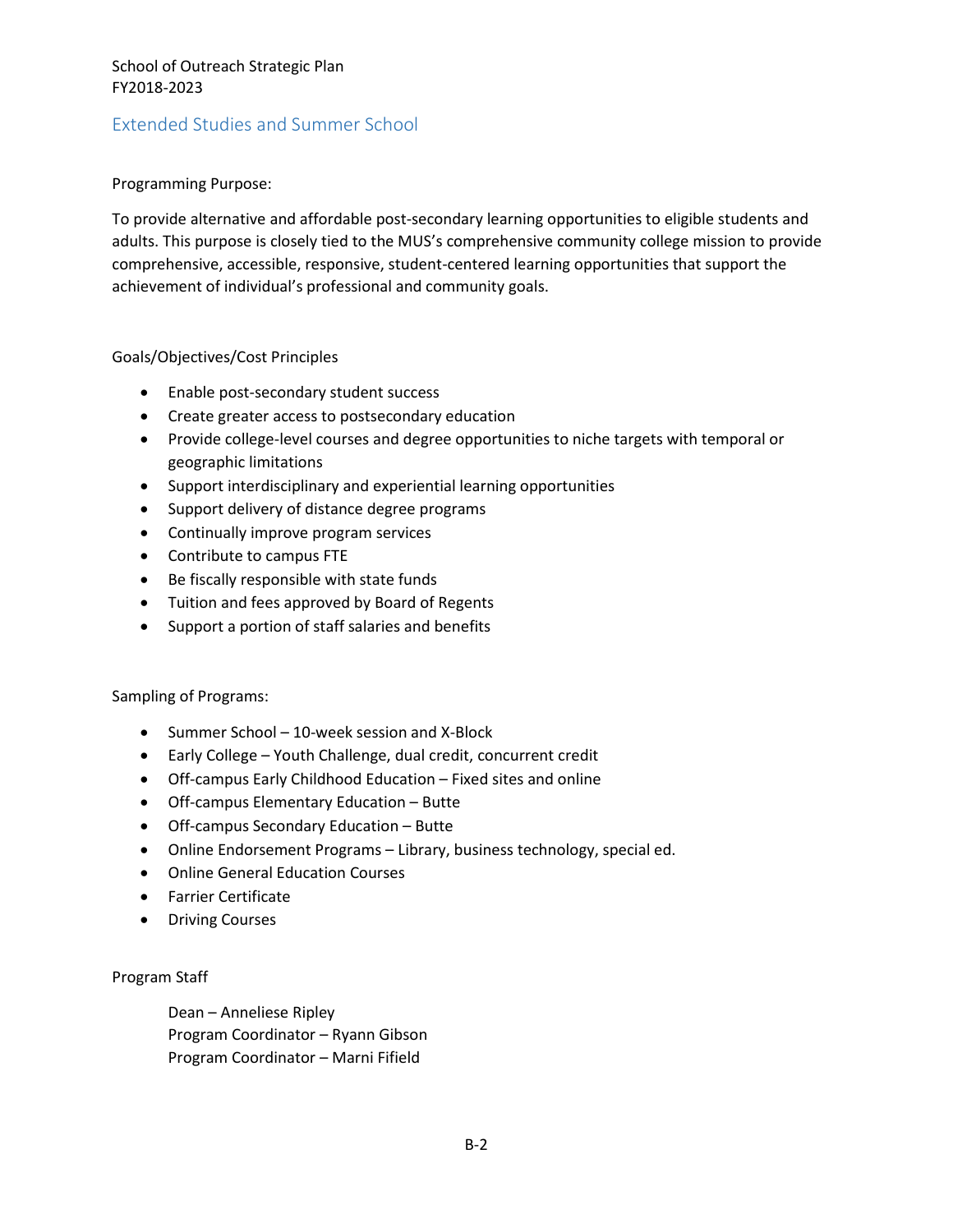# <span id="page-33-0"></span>Road Scholar

#### Programming Purpose:

Road Scholar's program purpose is to provide high-quality, economical learning experiences to adults 55-years and older. The program purpose at Montana Western is tied to the MUS's comprehensive community college mission to enhance the development of Montana's communities and economy.

#### Goals/Objectives/Cost Principles

- Promote lifelong learning
- Program interdisciplinary and experiential learning opportunities
- Promote and preserve the historical, cultural and natural treasures of the State of Montana
- Continually improve program services
- Provide diversity of in programming to attract and retain program participants
- Remain one of the largest Road Scholar providers in the western U.S.
- Contribute unrestricted funds back to the campus
- Be self-supporting
- Fully support program staff salaries and benefits
- Program fees determined based on cost analysis

Sampling from more than 30 Distinct Programs:

- Intergenerational programs
- Hiking in Yellowstone
- Geology of Yellowstone
- Wildlife in Yellowstone
- Great Caldera
- Best of Montana
- **•** Grand Teton Music Festival
- Colter's Hell

Program Staff:

Dean – Anneliese Ripley Director – Penny Walde Program Coordinator – Zack Baker